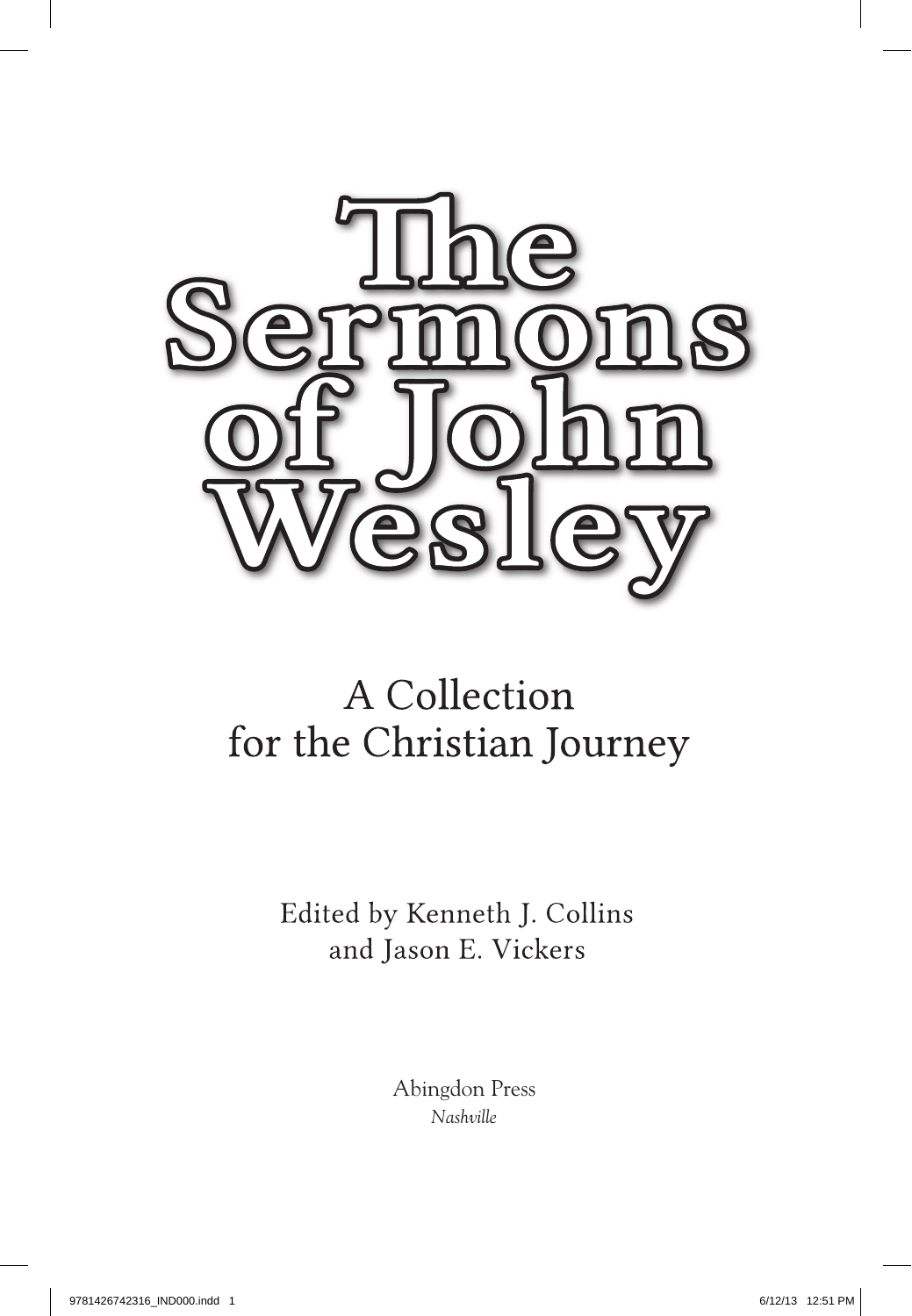#### THE SERMONS OF JOHN WESLEY A COLLECTION FOR THE CHRISTIAN JOURNEY

*Copyright © 2013 by Abingdon Press*

All rights reserved.

No part of this work may be reproduced or transmitted in any form or by any means, electronic or mechanical, including photocopying and recording, or by any information storage or retrieval system, except as may be expressly permitted by the 1976 Copyright Act or in writing from the publisher. Requests for permission should be addressed to Permissions, The United Methodist Publishing House, P.O. Box 801, 201 Eighth Avenue South, Nashville, TN 37202-0801 or permissions@umpublishing.org.

*is book is printed on acid-free paper.*

#### **Library of Congress Cataloging-in-Publication Data**

The sermons of John Wesley : a collection for the Christian journey / edited by Kenneth J. Collins and Jason Vickers.

pages cm

 ISBN 978-1-4267-7495-9 (pbk. : alk. paper) 1. Wesley, John, 1703-1791—Sermons. 2. Practical theology—Sermons. 3. Methodist Church—Doctrines—Sermons. 4. Wesleyan Church—Doctrines—Sermons. I. Collins, Kenneth J., editor of compilation.

 BX8217.W54S47 2013 252'.07—dc23

2013012910

Scripture quotations are from the King James or Authorized Version of the Bible.

The Board of Directors of the Wesley Works Editorial Project has granted its approval for the editors of this collection to use the critically established texts of John Wesley's sermons as published in the Bicentennial Edition. The organization of the sermons and the introductions to them are the work of the editors of this collection; any views or interpretations expressed by the editors are their own.

#### 13 14 15 16 17 18 19 20 21 22—10 9 8 7 6 5 4 3 2 1

MANUFACTURED IN THE UNITED STATES OF AMERICA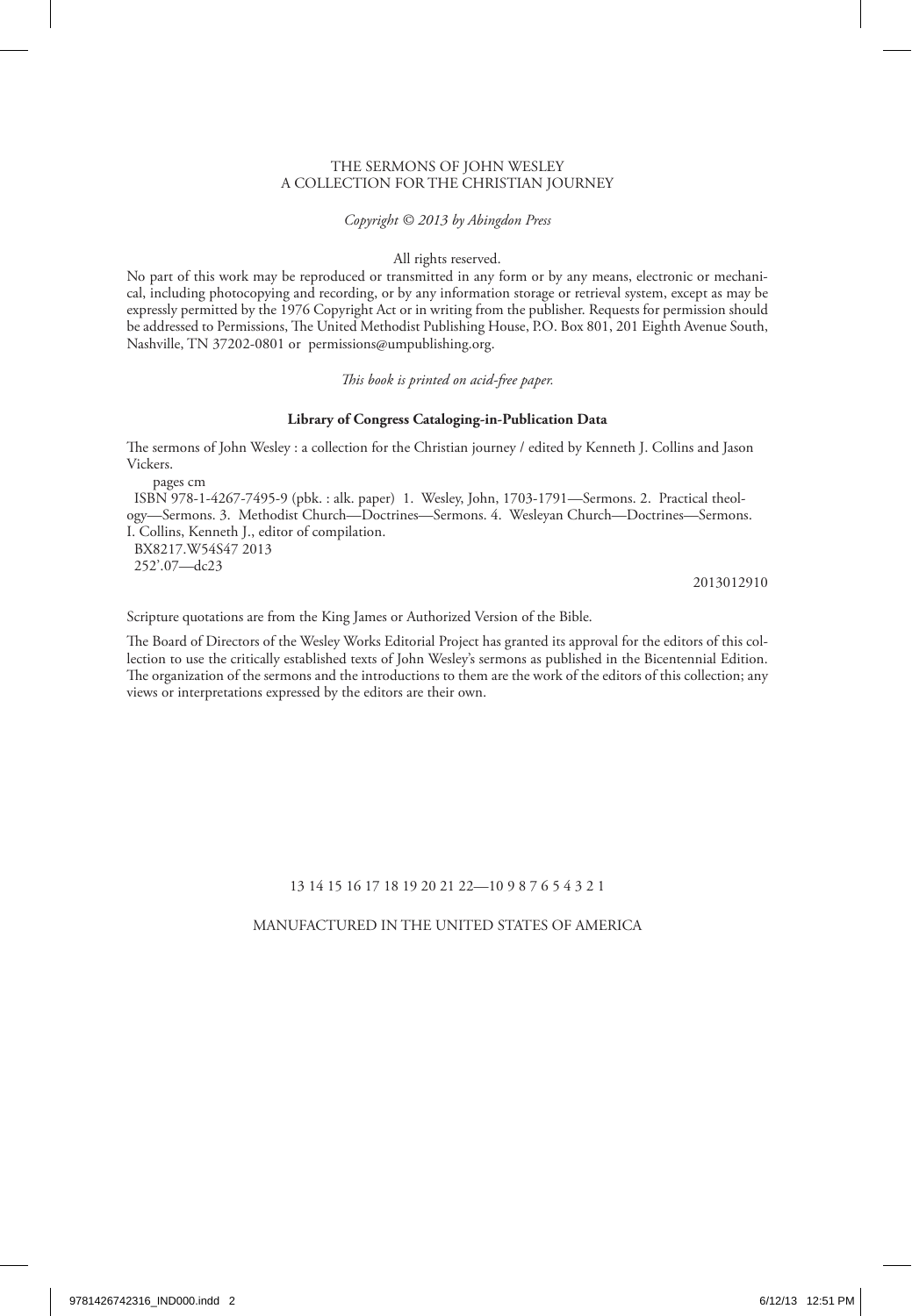*To the memory of Albert C. Outler*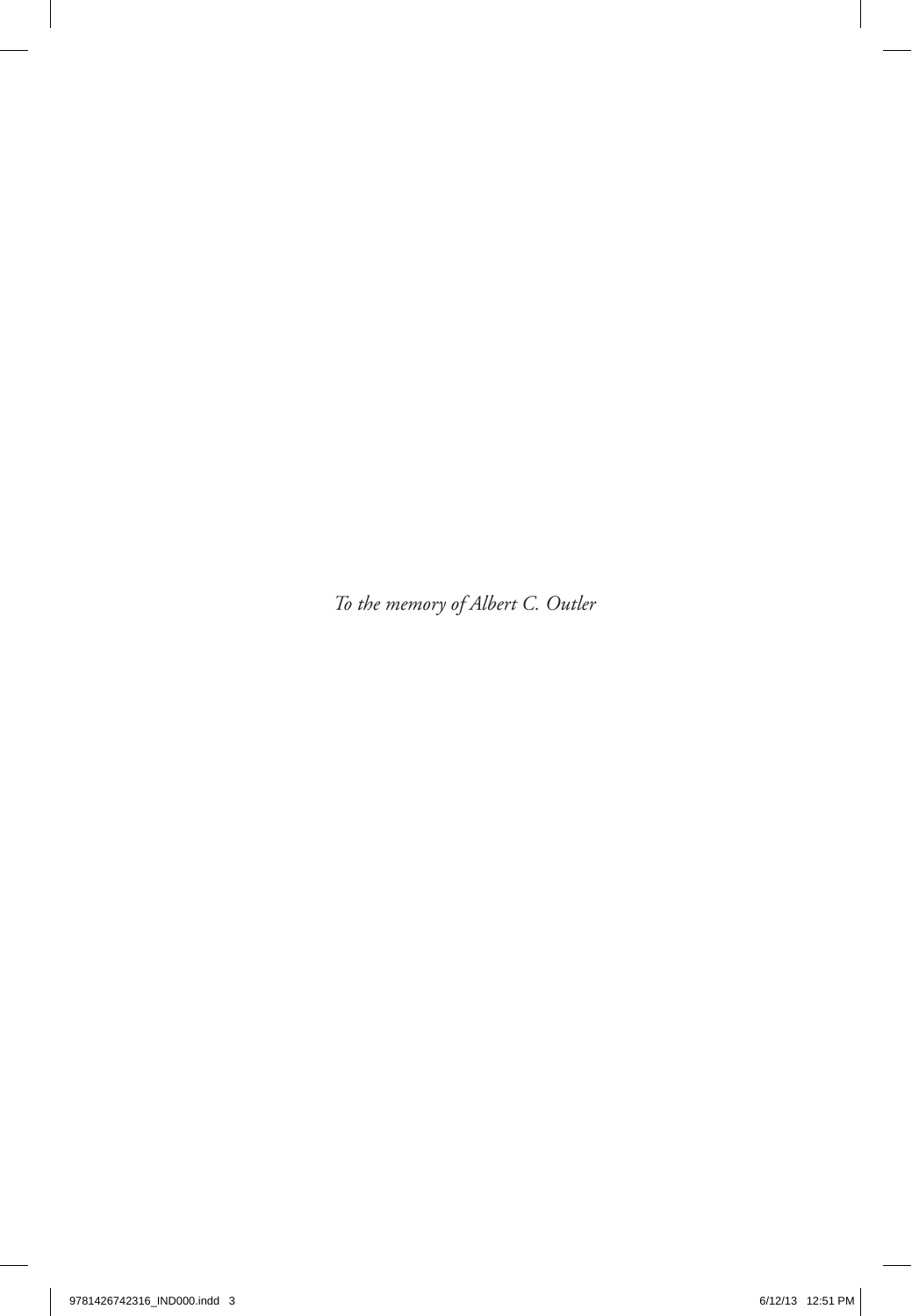# **Contents**

| 5. The Spirit of Bondage and of Adoption-Rom. 8:15 [Awakening]  42          |  |
|-----------------------------------------------------------------------------|--|
| 6. The Way to the Kingdom—Mark 1:15                                         |  |
| 7. On Working Out Our Own Salvation-Phil. 2:12-13                           |  |
| 8. The Means of Grace—Mal. 3:7 [Prevenient Grace and Repentance]  70        |  |
| 9. The Duty of Constant Communion—Luke 22:19 [                              |  |
|                                                                             |  |
| 11. The Original, Nature, Properties, and Use of the Law-Rom. 7:12          |  |
| 12. The Righteousness of Faith-Rom. 10:5-8 [Justification]  115             |  |
| 13. Salvation by Faith-Eph. 2:8 [Justification] 125                         |  |
| 14. Justification by Faith-Rom. 4:5 [Justification]  134                    |  |
| 15. The Lord Our Righteousness-Jer. 23:6 [Justification and Imputation] 144 |  |
|                                                                             |  |
| 17. The Marks of the New Birth-John 3:8 [Regeneration] 165                  |  |
| 18. The Great Privilege of those that are Born of God—1 John 3:9            |  |
| 19. The First-fruits of the Spirit-Rom 8:1 [Assurance] 184                  |  |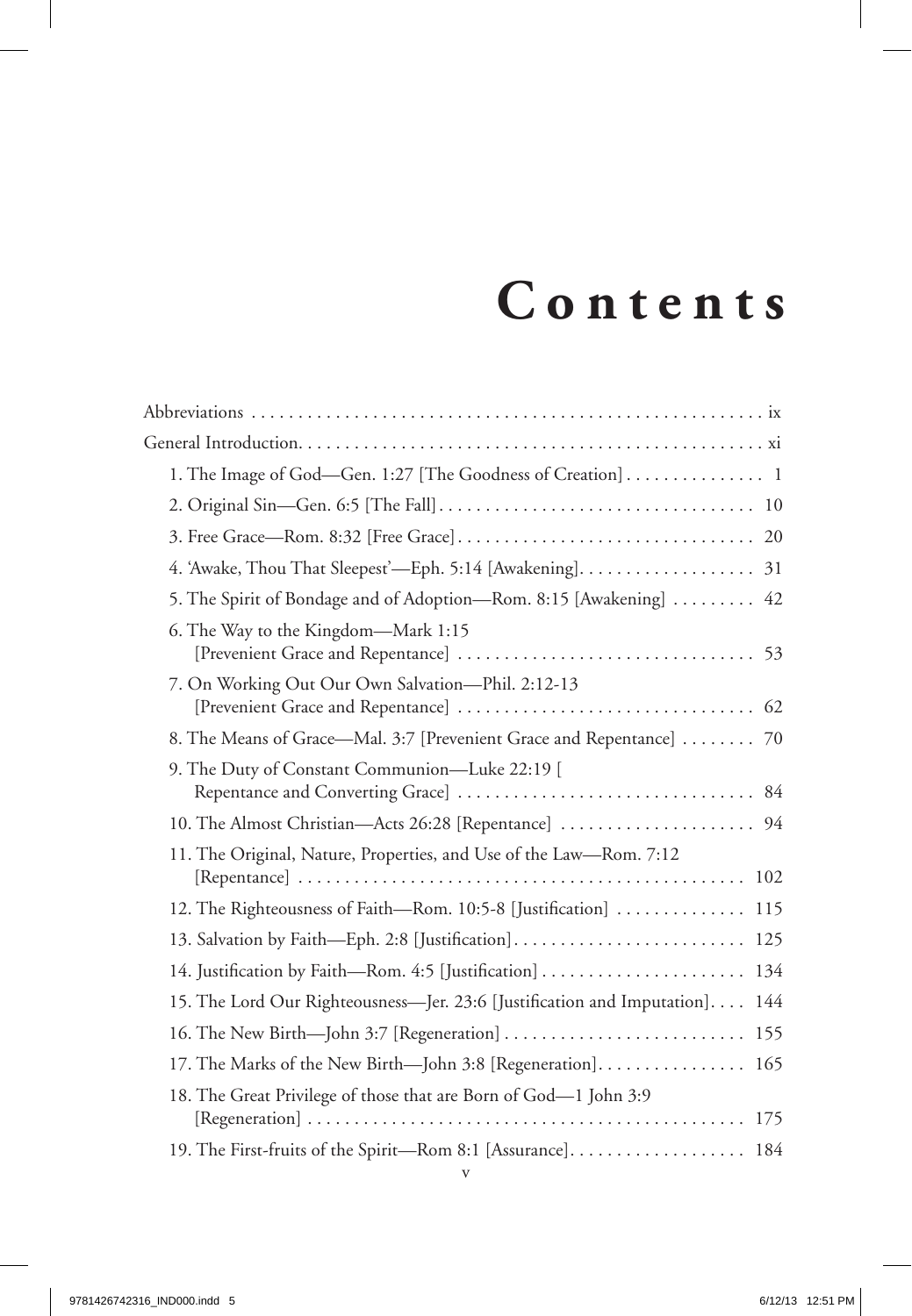## *e Sermons of John Wesley*

| 20. The Witness of the Spirit, I-Rom. 8:16 [Assurance]  194                                                               |  |
|---------------------------------------------------------------------------------------------------------------------------|--|
| 21. The Witness of the Spirit, II-Rom. 8:16 [Assurance] 204                                                               |  |
| 22. The Nature of Enthusiasm—Acts 26:24 [Assurance]  214                                                                  |  |
| 23. The Witness of Our Own Spirit-2 Cor. 1:12 [Assurance]  224                                                            |  |
| 24. Scriptural Christianity—Acts 4:31 [The Christian Life] 233                                                            |  |
| 25. Upon our Lord's Sermon on the Mount, Discourse the Sixth-                                                             |  |
| 26. Upon our Lord's Sermon on the Mount, Discourse the Seventh-                                                           |  |
| 27. Upon our Lord's Sermon on the Mount, Discourse the Eighth-                                                            |  |
| 28. Upon our Lord's Sermon on the Mount, Discourse the Ninth-                                                             |  |
|                                                                                                                           |  |
| 30. The Danger of Riches-1 Tim. 6:9 [The Christian Life]  312                                                             |  |
|                                                                                                                           |  |
|                                                                                                                           |  |
| 33. On Visiting the Sick-Matt. 25:36 [The Christian Life] 346                                                             |  |
| 34. The Reformation of Manners-Ps. 94:16 [The Christian Life]  356                                                        |  |
| 35. Upon our Lord's Sermon on the Mount, Discourse the Tenth-                                                             |  |
| 36. Upon our Lord's Sermon on the Mount, Discourse the<br>Eleventh—Matt. 7:13-14 [Challenges to the Christian Life]  381  |  |
| 37. Upon our Lord's Sermon on the Mount, Discourse the<br>Twelfth—Matt. 7:15-20 [Challenges to the Christian Life]  390   |  |
| 38. Upon our Lord's Sermon on the Mount, Discourse the<br>Thirteenth—Matt. 7:21-27 [Challenges to the Christian Life] 399 |  |
| 39. A Caution against Bigotry-Mark 9:38-39                                                                                |  |
| 40. Catholic Spirit—2 Kings 10:15 [Challenges to the Christian Life] 420                                                  |  |
| 41. The Cure of Evil-speaking—Matt. 18:15-17                                                                              |  |
| 42. The Wilderness State—John 16:22 [Challenges to the Christian Life] 440                                                |  |
| 43. Heaviness through Manifold Temptations—1 Pet. 1:6                                                                     |  |
|                                                                                                                           |  |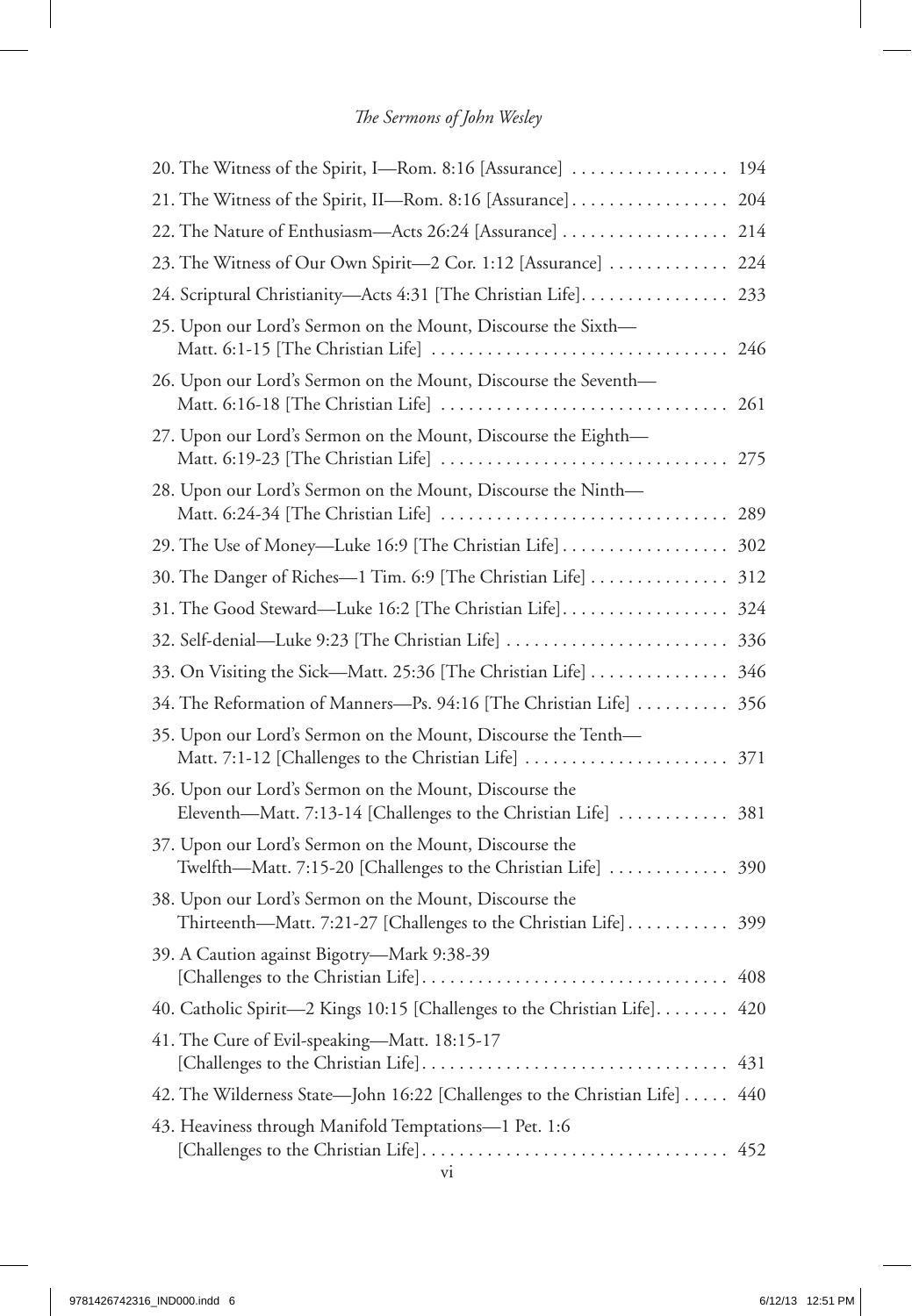### *Contents*

| 44. Satan's Devices-2 Cor. 2:11 [Challenges to the Christian Life]  463                                        |  |
|----------------------------------------------------------------------------------------------------------------|--|
| 45. Upon our Lord's Sermon on the Mount, Discourse the<br>First—Matt. 5:1-4 [The Sum of True Religion]  473    |  |
| 46. Upon our Lord's Sermon on the Mount, Discourse the<br>Second—Matt. 5:5-7 [The Sum of True Religion] 486    |  |
| 47. Upon our Lord's Sermon on the Mount, Discourse the                                                         |  |
| 48. Upon our Lord's Sermon on the Mount, Discourse<br>the Fourth—Matt. 5:13-16 [The Sum of True Religion]  512 |  |
| 49. Upon our Lord's Sermon on the Mount, Discourse<br>the Fifth—Matt. 5:17-20 [The Sum of True Religion] 525   |  |
| 50. The Law Established through Faith, Discourse I-Rom. 3:31                                                   |  |
| 51. The Law Established through Faith, Discourse II-Rom. 3:31                                                  |  |
|                                                                                                                |  |
| 53. The Repentance of Believers—Mark 1:15 [Second Repentance]  569                                             |  |
| 54. The Scripture Way of Salvation—Eph. 2:8                                                                    |  |
| 55. The Circumcision of the Heart—Rom. 2:29                                                                    |  |
| 56. Wandering Thoughts-2 Cor. 10:5 [Christian Perfection] 600                                                  |  |
| 57. Christian Perfection-Phil. 3:12 [Christian Perfection] 609                                                 |  |
| 58. The General Deliverance-Rom. 8:19-22 [The Extent of Redemption] 624                                        |  |
| 59. The Great Assize—Rom. 14:10 [Judgment and Glorifying Grace] 635                                            |  |
|                                                                                                                |  |
| Notes                                                                                                          |  |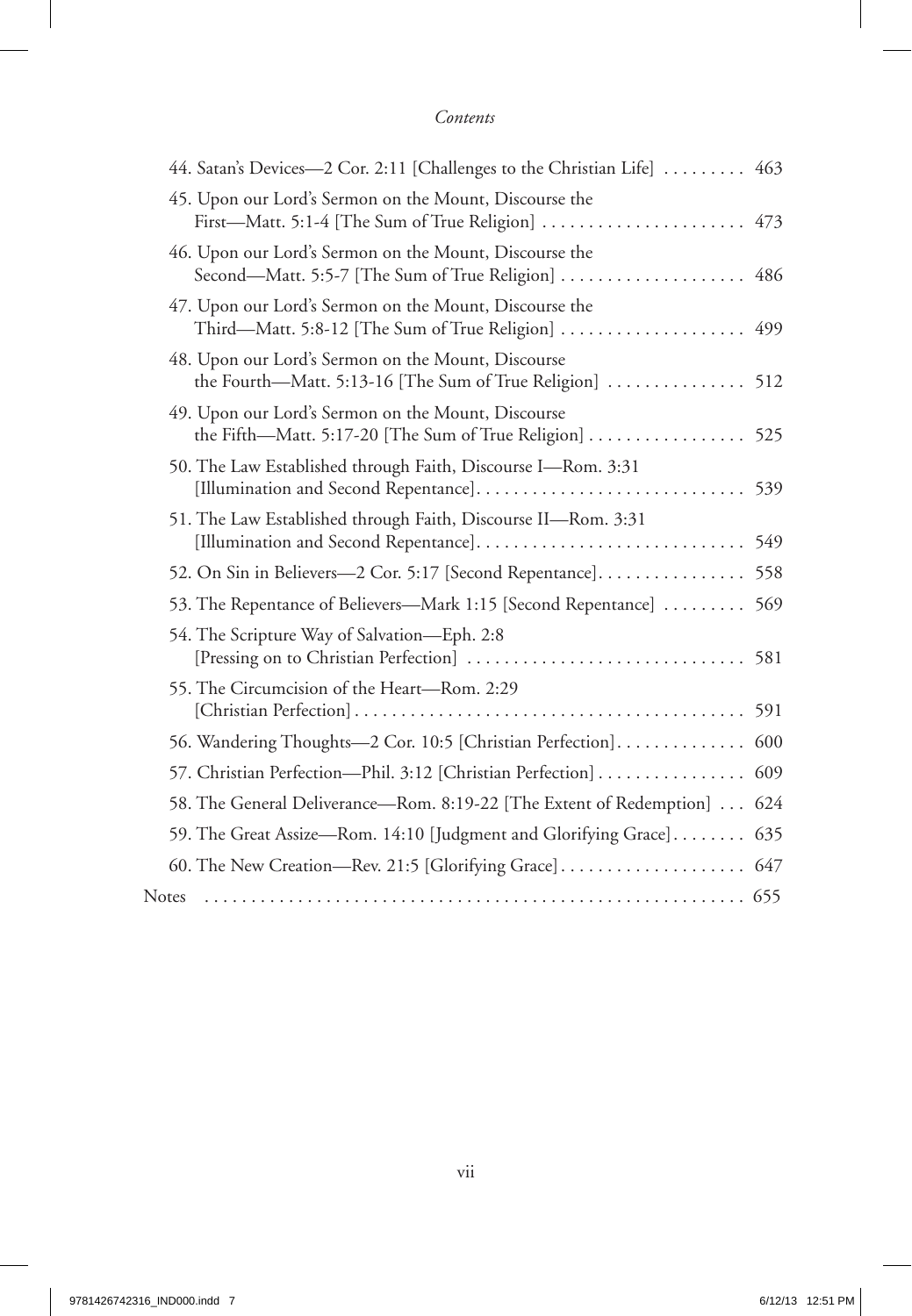# **Abbreviations**

- B = Burwash, Nathanael. *Wesley's Fifty Two Standard Sermons*. Salem, Ohio: Schmul Publishing Co., 1967.
- C = Cragg, Gerald R. *The Works of John Wesley*. Vol. 11, *The Appeals to Men of Reason and Religion and Certain Related Open Letters*. Bicentennial ed. Nashville: Abingdon Press, 1975.
- D = Davies, Rupert E. *The Works of John Wesley*. Vol. 9, *The Methodist Societies, I*: *History, Nature, and Design*. Bicentennial ed. Nashville: Abingdon Press, 1989.
- FB = Baker, Frank. *The Works of John Wesley*. Vols. 25–26, *Letters I & II*. Bicentennial ed. Nashville: Abingdon Press, 1980–82.
- H = Henry, Matthew. *Matthew Henry's Commentary on the Whole Bible: Complete and Unabridged in One Volume.* Peabody, Mass.: Hendrickson, 2008.
- HAR = Harrison, W. P., ed. *The Wesleyan Standards: Sermons by the Rev. John Wesley, A.M.* Nashville: Publishing House of The Methodist Episcopal Church, South, 1921.
- HTZ = Heitzenrater, Richard P. "At Full Liberty: Doctrinal Standards in Early American Methodism." In *Mirror and Memory: Reflections on Early Methodism*, edited by Richard P. Heitzenrater, 189-204. Nashville: Kingswood Books, 1989.
- J = Jackson, Thomas, ed. *The Works of Rev. John Wesley*. 14 vols. London: Wesleyan Methodist Book Room, 1829–31.
- JAB = Bengel, John Albert. *New Testament Word Studies*. 2 vols. Grand Rapids, Mich.: Kregel, 1971.
- NT = Wesley, John. *Explanatory Notes Upon the New Testament*. London: William Bowyer, 1755.
- O = Outler, Albert C. *The Works of John Wesley*. Vols. 1–4, *Sermons*. Bicentennial ed. Nashville: Abingdon Press, 1984–87.
- OD = Oden, Thomas C. *Doctrinal Standards in the Wesleyan Tradition*. Grand Rapids, Mich.: Francis Asbury Press of Zondervan Publishing House, 1988.
- ODNB = *The Oxford Dictionary of National Biography.*
- OH = Outler, Albert C., and Richard P. Heitzenrater. *John Wesley's Sermons: An Anthology*. Nashville: Abingdon Press, 1991.
- OT = Wesley, John. *Notes Upon the Old Testament*. 3 vols. Edited by William M. Arnett. Salem, Ohio: Schmul Publishing Co., 1975.
- R = Rack, Henry. *The Methodist Societies: The Minutes of Conference*. Nashville: Abingdon Press, 2011.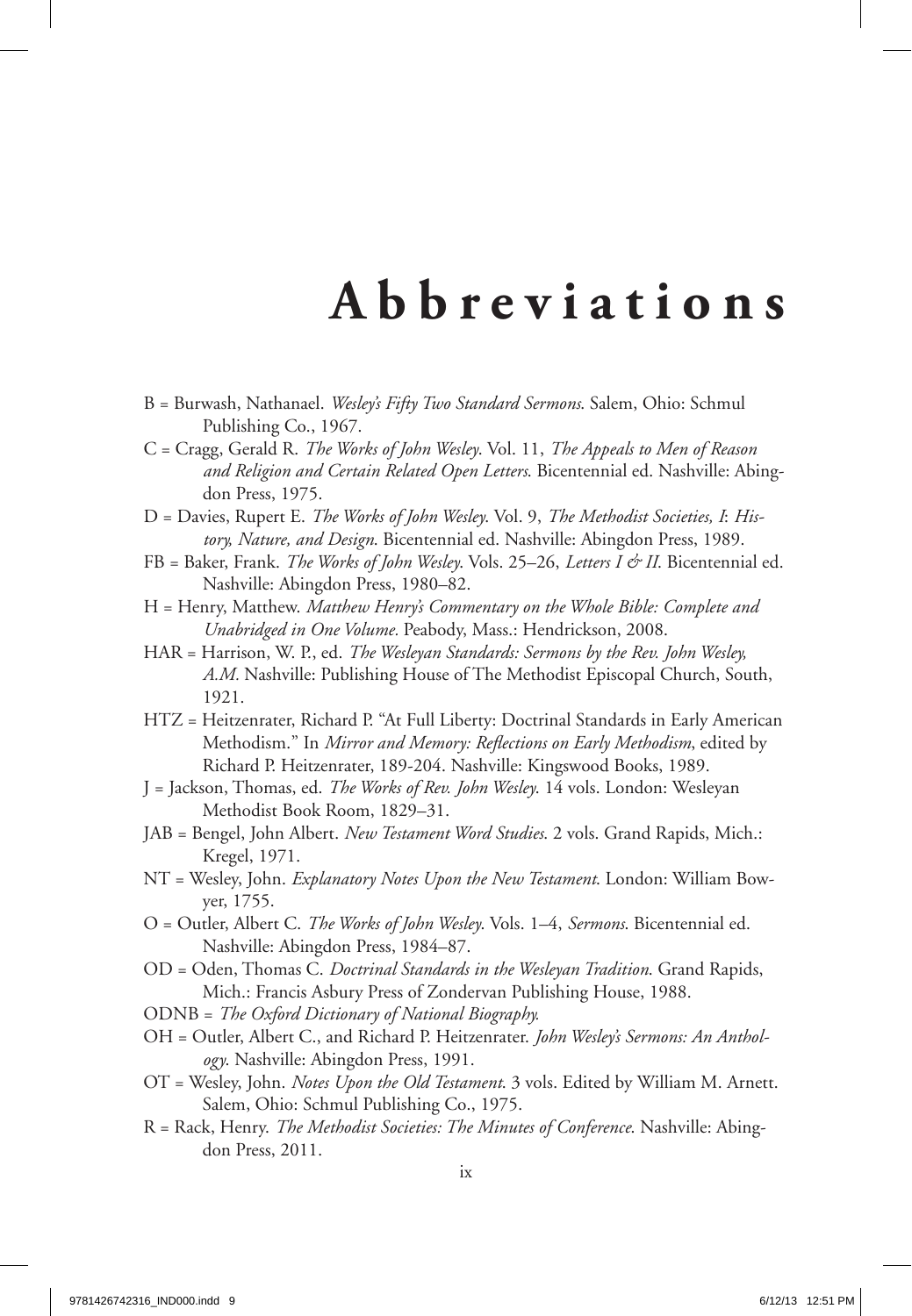#### *Abbreviations*

- S = Sugden, Edward H., ed. *Wesley's Standard Sermons*. 2 vols. London: Epworth Press, 1921.
- SOSO = Wesley, John. *Sermons on Several Occasions,* 1746–60, 1771, 1787–88.
- SS = Wesley, John. *John Wesley's Sunday Service of the Methodists in North America*. Nashville: Quarterly Review, 1984.
- T = Telford, John. *The Letters of the Rev. John Wesley*. 8 vols. London: Epworth Press, 1931.
- WH = Ward, W. Reginald, and Richard P. Heitzenrater. *The Works of John Wesley*. Vols. 18–24, *Journals and Diaries I–VII*. Bicentennial ed. Nashville: Abingdon Press, 1988–2003.
- WWS = Smith, Wanda Willard. *Register of John Wesley's Preaching*. Durham, N.C.: Duke University Divinity School, 2011. http://divinity.duke.edu/sites/default/files/ documents/cswt/Register-04\_Register\_of\_John\_Wesley's\_Preaching\_Texts.pdf.

*Note: If readers notice numerous uses of the* O *abbreviation in the introductions to the sermons, that is only because, in most instances, it represents the voice of Wesley himself.*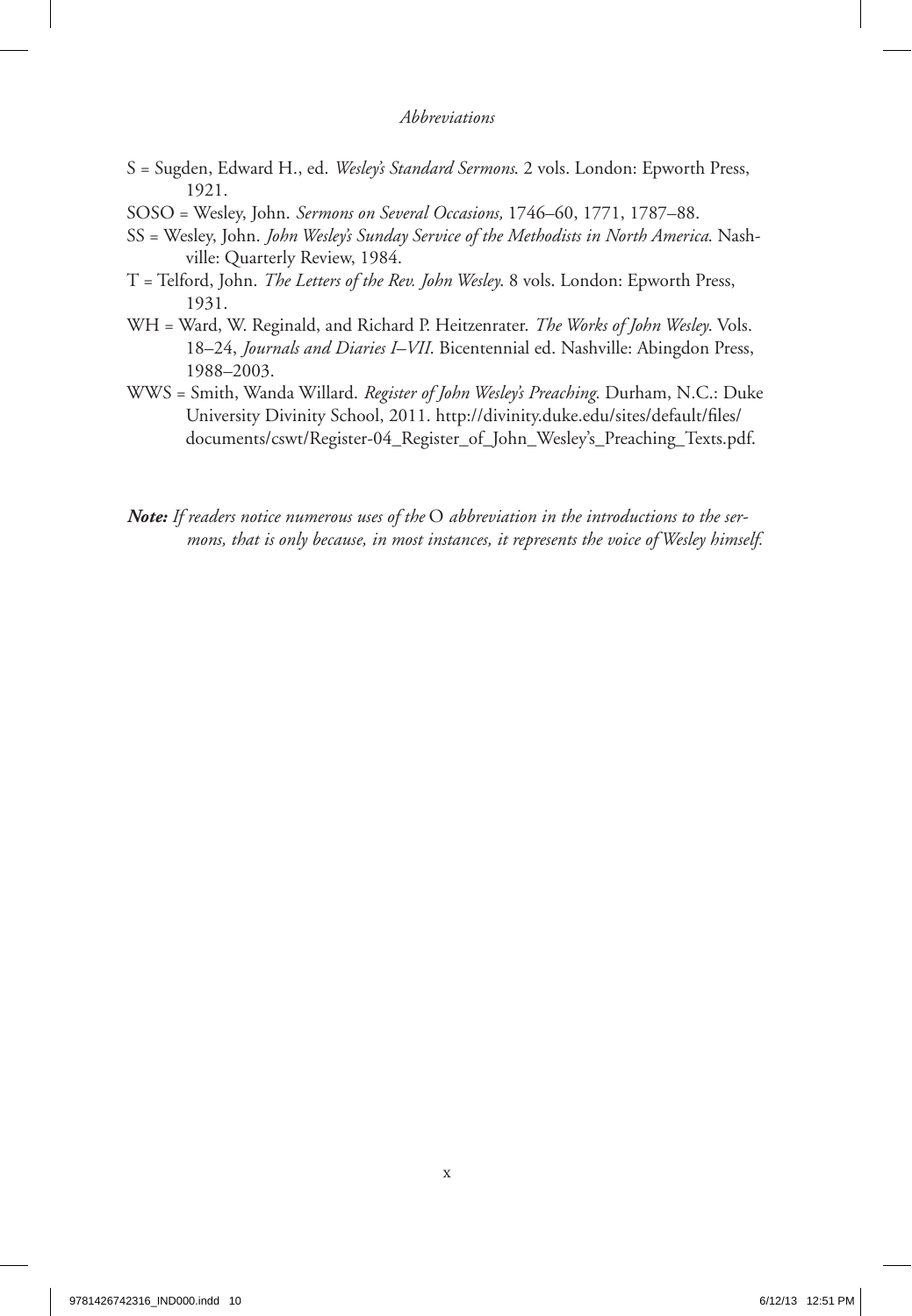# **G e n e r a l Introduction**

The provision of resources for the theological and spiritual formation of believers has been a matter of deep and abiding concern in the life of the church across space and time. In the ancient and medieval Western church, for example, this concern is on display in resources such as Augustine's *Confessions* and Ignatius's *Spiritual Exercises.*  In the ancient Eastern church, this concern is perhaps best reflected in Chrysostom's *Baptismal Instructions*.

Like their Roman Catholic and Eastern Orthodox forebears, Protestants have developed significant resources for the theological and spiritual formation of believers. For example, Luther published numerous postils or homilies, an instructive series of sermons whose form was taken up by subsequent Lutheran leaders (Philipp Melanchthon, Martin Chemnitz, Andreas Osiander, and Johann Arndt) to communicate the genius of the faith. This rich history of employing sermons or homilies for theological and spiritual formation, so evident in the Lutheran tradition and present among Puritans as well (Richard Baxter readily comes to mind), was continued in the Anglican communion. Indeed, from the beginning, Anglicans have privileged the so-called Edwardian homilies of Thomas Cranmer in faith formation. However, they have also made ample use of sermons from other divines, including John Jewel, Richard Hooker, and Edward Stillingfleet.

While John Wesley was familiar with many resources used for formation in the ancient, medieval, and magisterial Protestant churches, he was most familiar with the formational materials and practices of his native Church of England. Thus when Wesley grew increasingly concerned about the theological and spiritual formation of the people called Methodists, he began assembling a collection of sermons for their edification. In these sermons, Wesley addressed a wide range of perennial concerns related to Christian living. For example, he dealt at length with the image of God; the origins, nature, and scope of sin; the need for repentance; the nature of faith; justification, regeneration, and sanctification; the place of works; temptations; Christian perfection; and the presence and work of the Holy Spirit in the midst of it all. In addressing these and many other concerns, Wesley provided Methodists with a ready resource for their theological and spiritual formation.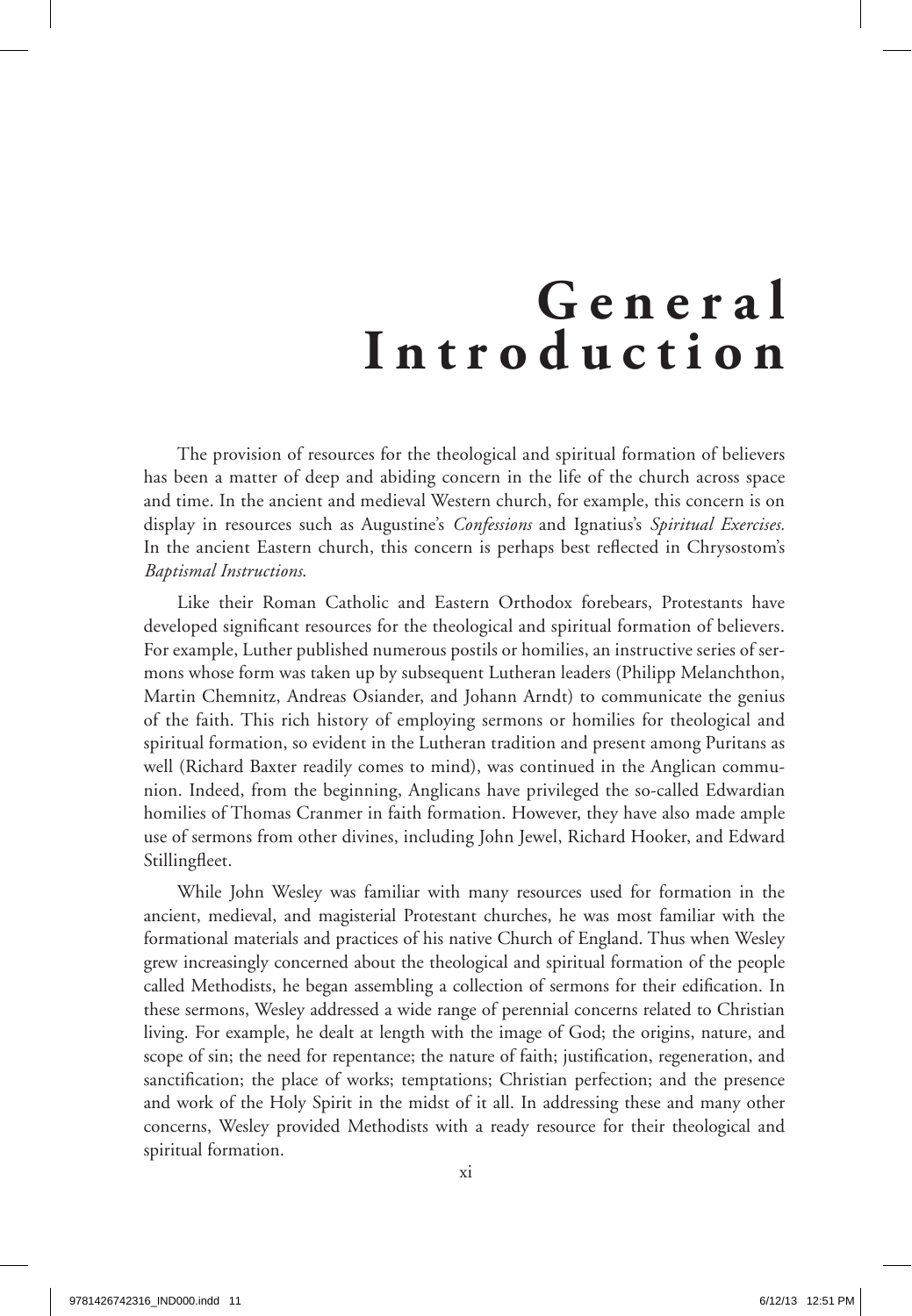## **John Wesley's Sermon Collections**

John Wesley drafted early sermons from the period 1725 to 1737, many of which he chose not to publish. In other words, these compositions ("On Mourning for the Dead" and "On Guardian Angels," for example) remained manuscript sermons and were omitted from the first collection of sermons that he produced in 1746. 1 In his preface to the *Sermons on Several Occasions* (SOSO) that year Wesley gives his readers a hint of some of the memorable changes that had taken place in his life during the years 1737–38 and that led to the creation of several vehicles for his practical theology: "The following sermons contain the substance of what I have been preaching for between eight and nine years last past" (O, 1:103). Not surprisingly, the pivotal sermon "Salvation by Faith," which Albert Outler referred to as Wesley's "evangelical manifesto" (O, 1:110) and which was preached before Oxford University shortly after Wesley's Aldersgate experience, marks the head of this early published collection.

In an attempt to provide the Methodists with a suitable means of grace for instruction and devotion and as an aid to right practice, Wesley published several editions of his sermons (in 1746, 1748, 1750, and 1760) such that by the year 1760 the collection embraced forty-three works. According to Outler, Wesley eventually included the sermon "Wandering Thoughts" in the second edition of volume III (which was published around 1762), and it therefore brought the number to forty-four sermons (O, 1:41).

Something of Wesley's practical theological design in publishing these sermons is revealed once again in his preface to the edition: "I have accordingly set down in the following sermons what I find in the Bible concerning *the way to heaven*; with a view to distinguish this way of God from all those which are the inventions of men" (O, 1:106). Similarly, Wesley exclaims: "Every serious man who peruses these will therefore see in the clearest manner what those doctrines are which I embrace and teach as the *essentials of true religion*" (O, 1:103). Moreover, operating out of a firm belief in the universal love of God manifested in Jesus Christ, Wesley viewed his audience quite broadly as embracing not simply those who *already* knew the religion of the heart, that is, faith working by love, but also those "who [were] just setting their faces toward heaven" (O, 1:106).

## **e Model Deed (1763)**

As an effective administrator, Wesley realized the dangers of idiosyncratic and selfreferential behavior among his preachers. He, therefore, executed a Model Deed in 1763 that brought greater order in terms of *what* was preached from a Methodist pulpit. As Henry Rack has pointed out, preaching-houses that were not grounded on this Model Deed "could cause trouble, as the Birstall and Dewsbury Chapel cases showed even after 1784" (R, 10:85). Edward Sugden, late professor of Queen's College, the University of Melbourne, cited the language of the Model Deed in his work as follows:

Provided always that no person or person whomsoever shall any time hereafter be permitted to preach or expound God's Holy Word or perform any of the usual acts of Religious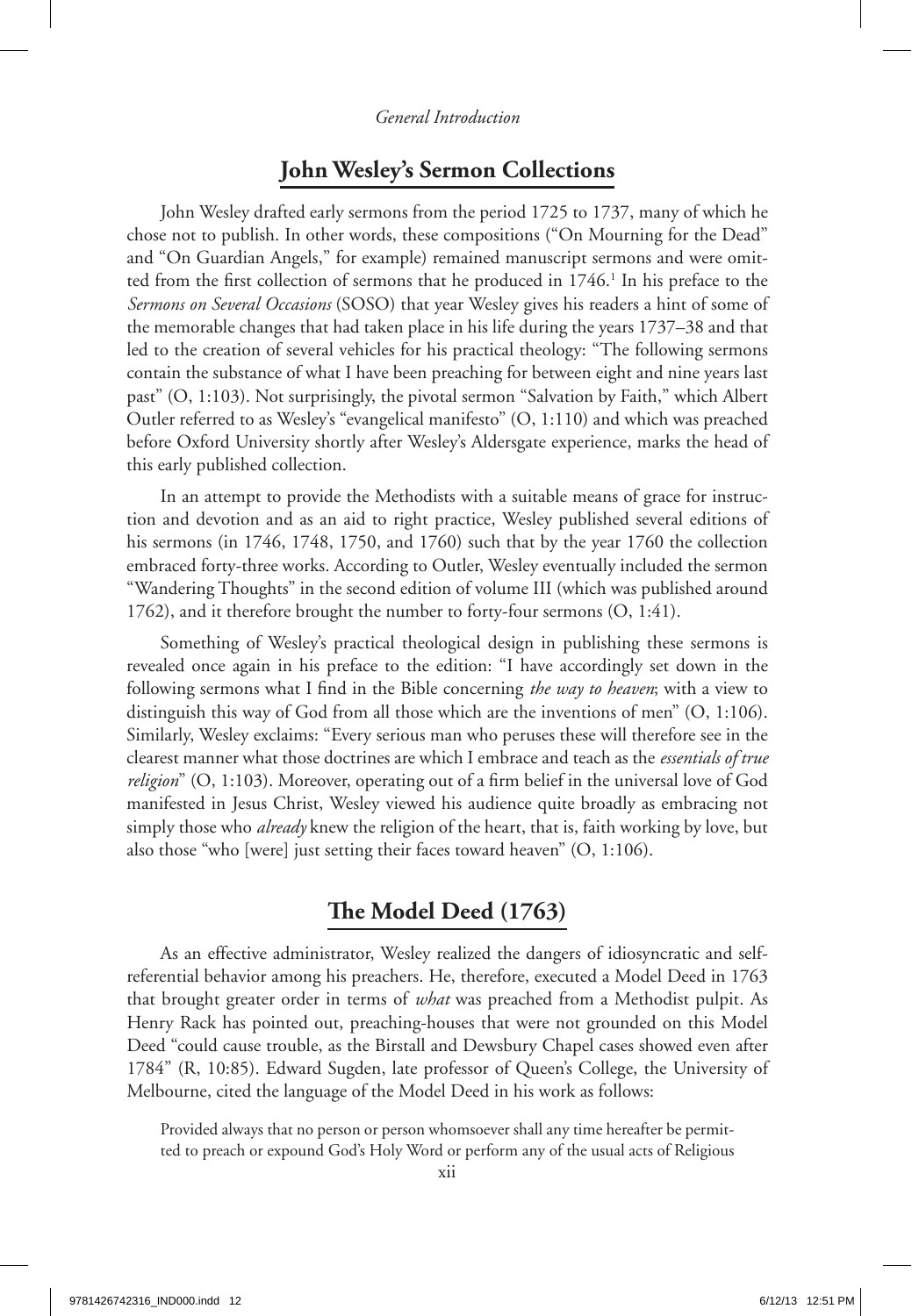Worship . . . in the said Chapel . . . who shall maintain promulgate or teach any doctrine or practice contrary to what is contained in certain Notes on the New Testament commonly reputed to be the Notes of the said John Wesley and in the First Four Volumes of Sermons commonly reputed to be written and published by him. (S, 2:331)

Since the Model Deed was promulgated in 1763, the reference to the sermons in this document would include the forty-three of the 1760 edition plus the sermon "Wandering Thoughts" that was added in 1762, bringing the total to forty-four. In other words, when Wesley drafted this disciplinary instrument, he obviously viewed these forty-four sermons, and not his entire sermon corpus, as being of remarkable and distinct value in the ongoing life of Methodism.

When Wesley collected his works in 1770–71, he issued a new edition whose first four volumes were taken up by sermons, although nine more were now added, bringing the total to fifty-three (some later editions, published elsewhere, removed the sermon On the Death of George Whitefield to arrive at fifty-two). In the preface to this edition Wesley reveals that he wanted to "methodize these tracts, to range them under proper heads, placing those together which were on similar subjects and in such order that one might illustrate another" (S, 1:14). Beyond this, Wesley points out that "there is scarce any subject of importance in practical or controversial divinity, which is not treated more or less, either professedly or occasionally" (S, 1:14) therein, thereby highlighting the value of the collection for Christian formation. "His aims," Sugden observed, "were thus elucidation and completeness of presentation," indicating that Wesley's larger purpose in this endeavor included nothing less than the presentation of materials that would constitute a living tradition. Put another way, his ever-present goal in publishing the sermons was that the genius of Methodist life, faith, and practice might be suitably passed along from generation to generation. Indeed, Wesley himself drafted the following declaration that became a part of his introductory comments to the 1771 edition:

Sermons on Several Occasions. First Series. Consisting of fifty-three discourses published in four volumes in the year 1771, and to which reference is made in the trust deeds of the Methodist Chapels as constituting, with Mr. Wesley's Notes on the New Testament, the standard doctrines of the Methodist Connection. (S, 2:336–37)

The nine additional sermons that filled out the 1771 edition are as follows:

The Witness of the Spirit, II—Rom. 8:16 On Sin in Believers—2 Cor. 5:17 The Repentance of Believers —Mark 1:15 The Great Assize—Rom. 14:10 The Lord Our Righteousness—Jer. 23:6 The Scripture Way of Salvation—Eph. 2:8 The Good Steward—Luke 16:2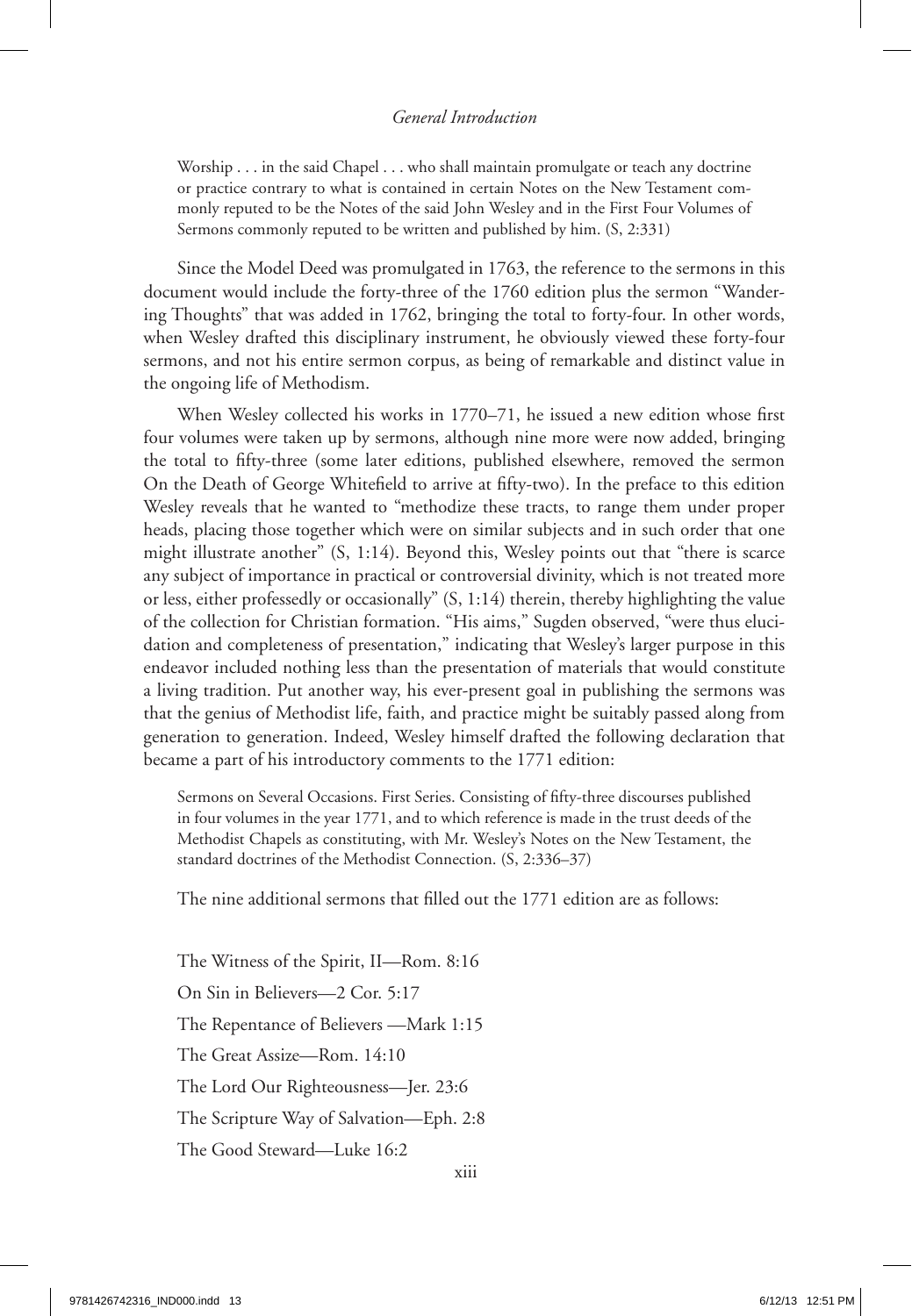The Reformation of Manners—Ps. 94:16

On the Death of George Whitefield—Num. 23:10

Remarkably, when Wesley brought forth a new edition (and the last one) of his sermons in 1787–88, it was identical to the volumes already published in 1746, 1748, 1750, and 1760, and it included the sermon "Wandering Thoughts" (S, 1:13). Wesley omitted the nine additional sermons of the 1771 edition just cited above. Sugden speculated that Wesley perhaps reverted to the composition of the earlier editions because he realized "the legal difficulty that would have arisen had he changed the standard of doctrine set out in the deeds executed before 1771, not that he had changed his mind as to the importance of the added sermons" (S, 1:14). In other words, Wesley knew that "the previous four volumes formed part of the legal standard of doctrine for his preachers; and he could not alter that without creating difficulties" (S, 1:14). Sugden also observed that after 1787 the form of the works in the Model Deed "was altered to 'the first four volumes of sermons'" (S, 1:13).

These observations help to illuminate the subsequent *publishing history* of the sermons in British Methodism, especially with regard to the preference for forty-four sermons and not fifty-two or fifty-three. In the twentieth century the British Conference actually went on record to maintain that the natural sense and proper intention of the phrase "the first four volumes of sermons" . . . referred to the 1787–88 edition of *Wesley's Works* (forty-four sermons), and not to Wesley's collected works of 1771 (S, 1:14; OD, 106). However, we agree with Outler's judgment that the omission of these eight sermons (if the one on Whitefield is excluded) in any published collection "would represent a serious loss" (O, 1:43–44), especially since it would shunt aside the two landmark sermons, "The Scripture Way of Salvation" and "The Lord Our Righteousness" (O, 1:42), which are so necessary for properly understanding Wesley's overall practical theology.

One of Wesley's more productive periods, homiletically speaking, was during the 1780s when he drafted more than sixty sermons, several of which contained his wellworked theme of real Christianity. Many of these sermons appeared in the *Arminian Magazine* that began publication in 1778 as a suitable contrast to the Calvinist *Gospel Magazine*. Accordingly, volumes V–VIII of the SOSO were filled with these sermons such that by the 1787–88 edition, Wesley's sermons numbered about one hundred (OH, 9). After Wesley's demise, George Story, who was at the time responsible for Methodist printing, gathered together Wesley's sermons written after 1788 and published them in a ninth volume. Through this effort, Wesley's published output of sermons expanded greatly and now totaled 151 (OH, 9).

# **e Publishing History of Wesley's Sermons: American, Canadian, and Australian Contexts**

The publishing history of Wesley's sermons in the North American context is somewhat different from its British counterpart and more complicated in that it reflects the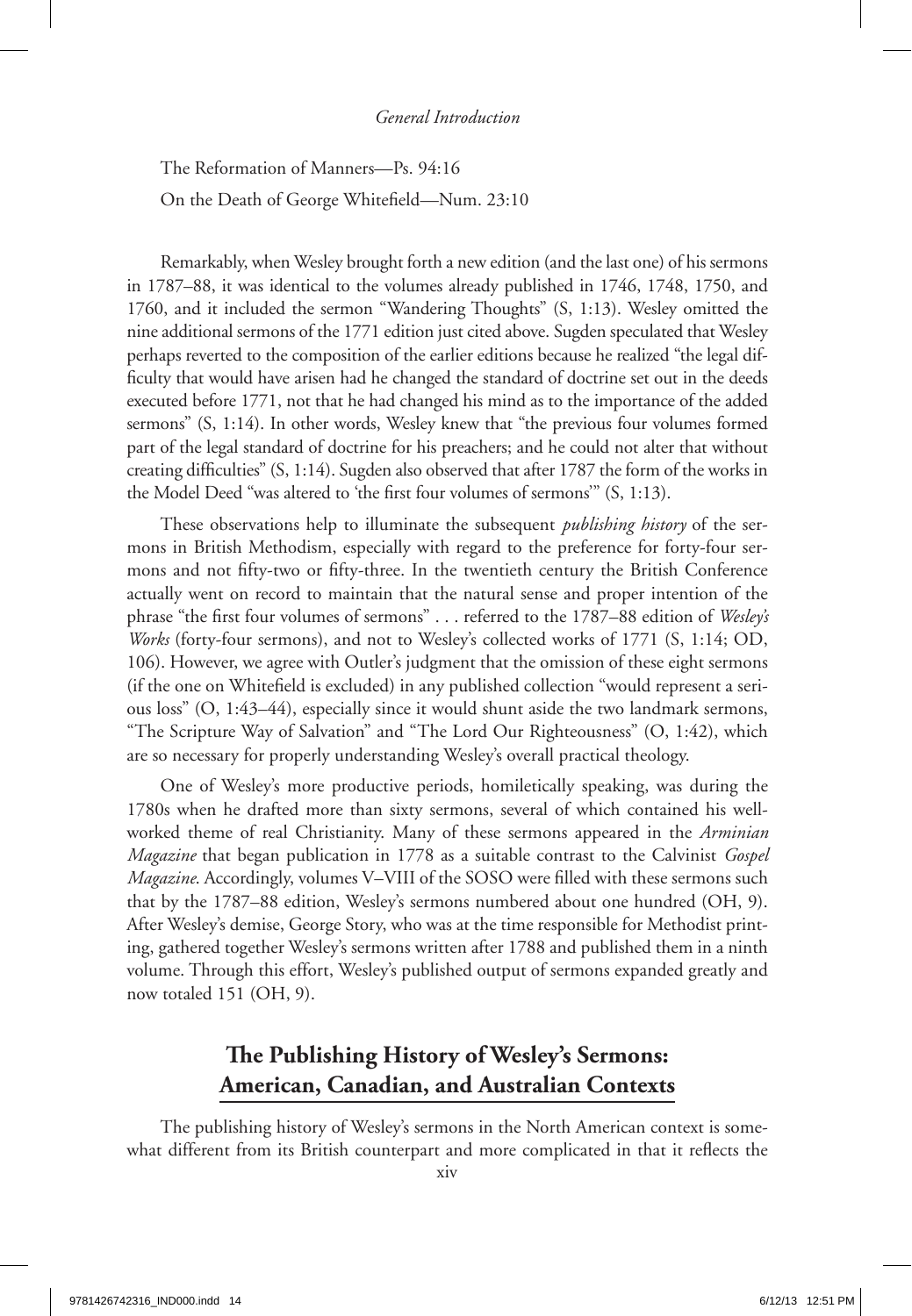basic ambiguity entailed in the failure of the 1808 American Conference to state specifically, when Francis Ward had posed the question, what sermons constituted "our present and existing standards of doctrine" (HTZ, 197). By that late date, well after Wesley's death, the entire corpus of 151 sermons was no doubt published on occasion. However, other important editions emerged much later, and were widely circulated, that focused on the fifty-two sermons of the 1771 edition of Wesley's works (the sermon "On the Death of George Whitefield" was sometimes omitted).

Four subsequent editions of Wesley's sermons, not all of them North American, warrant significant attention: the first was that of Nathanael Burwash, dean of theology, Victoria College, Canada. His *Wesley's Doctrinal Standards, Part I, The Sermons,* or more popularly known as *Wesley's Fifty Two Standard Sermons,* was published in 1881 and was reprinted on numerous occasions for Canadian and American consumption. The second major collection that once again focused on fifty-three sermons (the one on Whitefield was this time included) was that of Edward Sugden in 1921, and it enjoyed a wide reading in Australia and beyond. The third major collection was produced in that same year by the Reverend W. P. Harrison, the American book editor of The Methodist Episcopal Church, South. Deeply appreciative of the work of Burwash, Harrison offered a revised edition of the fifty-two sermons specifically adapted for the use of students. Harrison's witness to the value of this particular arrangement of sermons is evident in his observation that it was the practice of the bishops of The Methodist Episcopal Church, South to include two volumes of Wesley's sermons (volume I, sermons I–XXVI; volume II, sermons XXVII– LII) for ministerial preparation in the Course of Study (HAR, 2:6). And so when North American and Australian Methodists of the last century were reading Wesley's sermons, it was likely some form of the fifty-two (three) sermons that went back to the 1771 edition of Wesley's works. The British, for their part, during the last century were likely reading a collection of forty-four sermons for the reasons already suggested.

The fourth and most recent edition of Wesley's sermons, however, departed from this dominant trend of focusing on either forty-four or fifty-two "standard sermons" in a rather dramatic way. In *John Wesley's Sermons: An Anthology,* Albert Outler and Richard P. Heitzenrater produced a collection that aimed (1) to broaden the list of sermons beyond the traditional lists and (2) to demonstrate how Wesley's theological emphases and wider concerns developed over time. With respect to the second aim, the editors organized the volume in a temporal sequence, beginning with "The Image of God" (1730) and concluding with "On Living without God" (1790). Suffice it to say, this volume has made a significant contribution in Wesley studies, giving scholars and students ready access to less familiar sermons and providing an impetus for a fresh interest in the matter of Wesley's theological concerns across time.

Readers, however, should note in light of this history that we are *not* making the case for what constituted standard sermons in the American context, though even the Plan of Union (1966–67) that led to the formation of The United Methodist Church in 1968 affirmed that the First Restrictive Rule of the Conference of 1808 would include "'as a minimum,' Wesley's forty-four *Sermons on Several Occasions* and his *Explanatory Notes Upon the New Testament*" (HTZ, 190). 2 Our purpose instead has been to lay the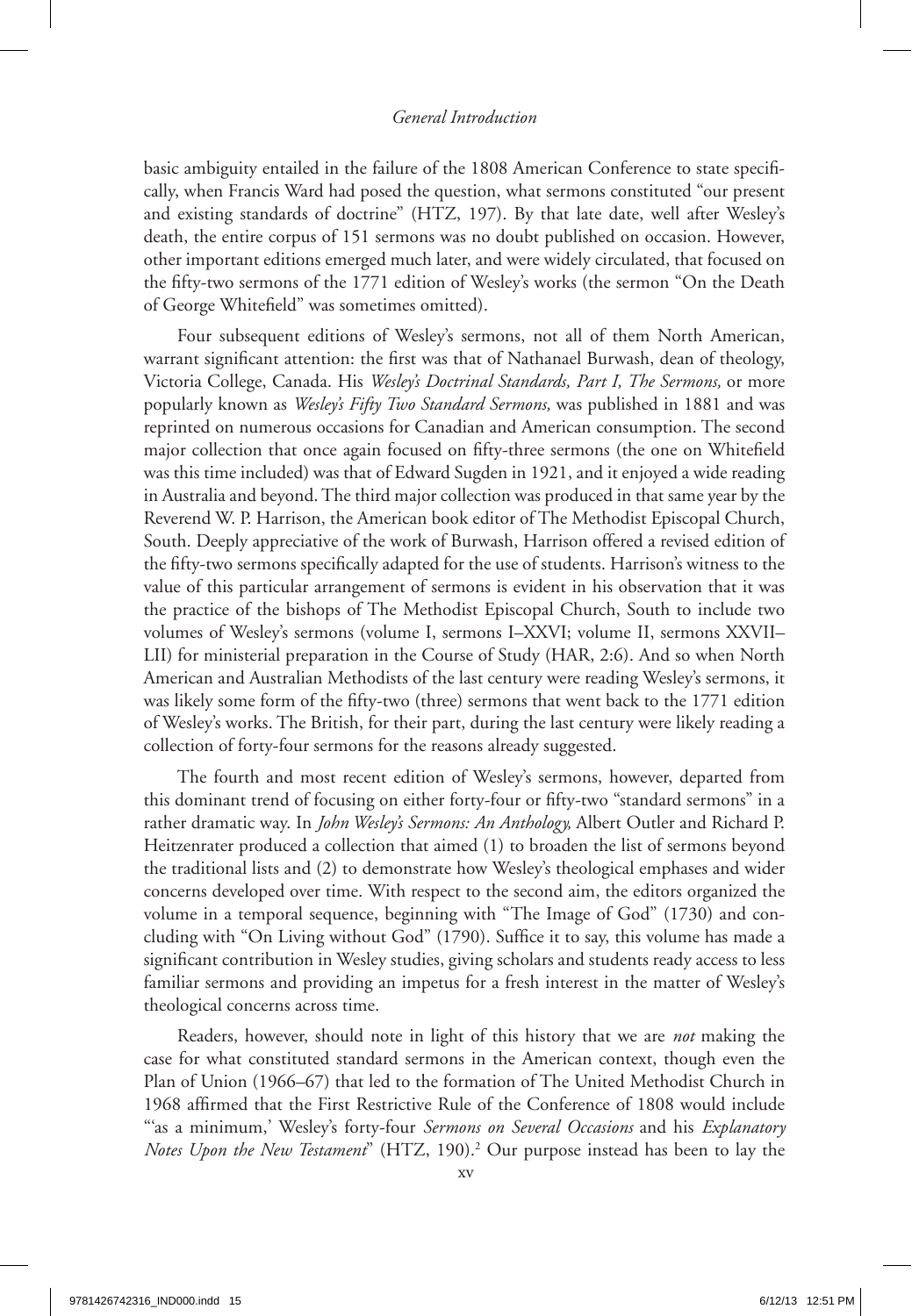historical groundwork necessary for readers to understand why, after all is said and done, we have chosen to gather together the British forty-four (which clearly had Wesley's seal of approval), plus those eight additional sermons (we have omitted the one on George Whitefield) that were published in the 1771 edition of Wesley's works and that were republished again and again in the last century through the careful efforts of Sugden, Burwash, and Harrison.

# **Why a New Collection of Sermons Is Needed**

Until recently, with the publication of the present work, readers of John Wesley's sermons basically had three options. First, they could try to find some edition of the fifty-two sermons whose publication has been erratic of late. Second, they could download sermons piecemeal from the Internet without suitable introductions, outlines, or a suggested ordering. Third, they could read the Outler and Heitzenrater volume, *John Wesley's Sermons: An Anthology*, which, while highly valuable for the purposes described above, was never intended primarily as a resource for theological and spiritual formation. Indeed, though the Outler and Heitzenrater volume (OH) is clearly valuable, especially for a graduate seminar, its arrangement and composition in our judgment are not best suited for use in active, full-orbed Christian discipleship. To illustrate, the OH volume is arranged *chronologically,* which makes it appropriate to discern the subtle shifts and nuances of Wesley's developing thought. In contrast, our volume is arranged *soteriologically*, following the *way* of salvation in general and the *ordo salutis* in particular, ever with an eye on the process of serious Christian formation. In other words, the focus is not so much on Wesley himself, in terms of his personal chronology or biography, as it is on the sermons themselves as evocative tools, as engaging instruments of transformation, in other words, as suitable and lively *means of grace*.

In addition, since the OH collection includes *seven* of the nine additional sermons from the 1771 edition of Wesley's sermons (the ones on Whitefield and The Reformation of Manners are deleted), its major differences from other collections are due in large part to which sermons of the British forty-four are left out. Consider then the following observations with respect to the composition of the OH anthology: (1) it *excludes* many of the forty-four sermons that Wesley viewed quite favorably as representing the substance of what he was preaching, (2) these same forty-four sermons were in fact protected by the Model Deed in 1763 and were subsequently given formal status in British Methodism, (3) these sermons have had a rich publishing history as a distinct and valuable body of material in the formative life of Methodism from the eighteenth century and beyond, and (4) these sermons have been and remain integral to Christian formation and substantive catechesis. The lists below reveal precisely the sermons of the forty-four that are omitted from the OH collection. We divide such deletions into three major sections to illustrate our larger point: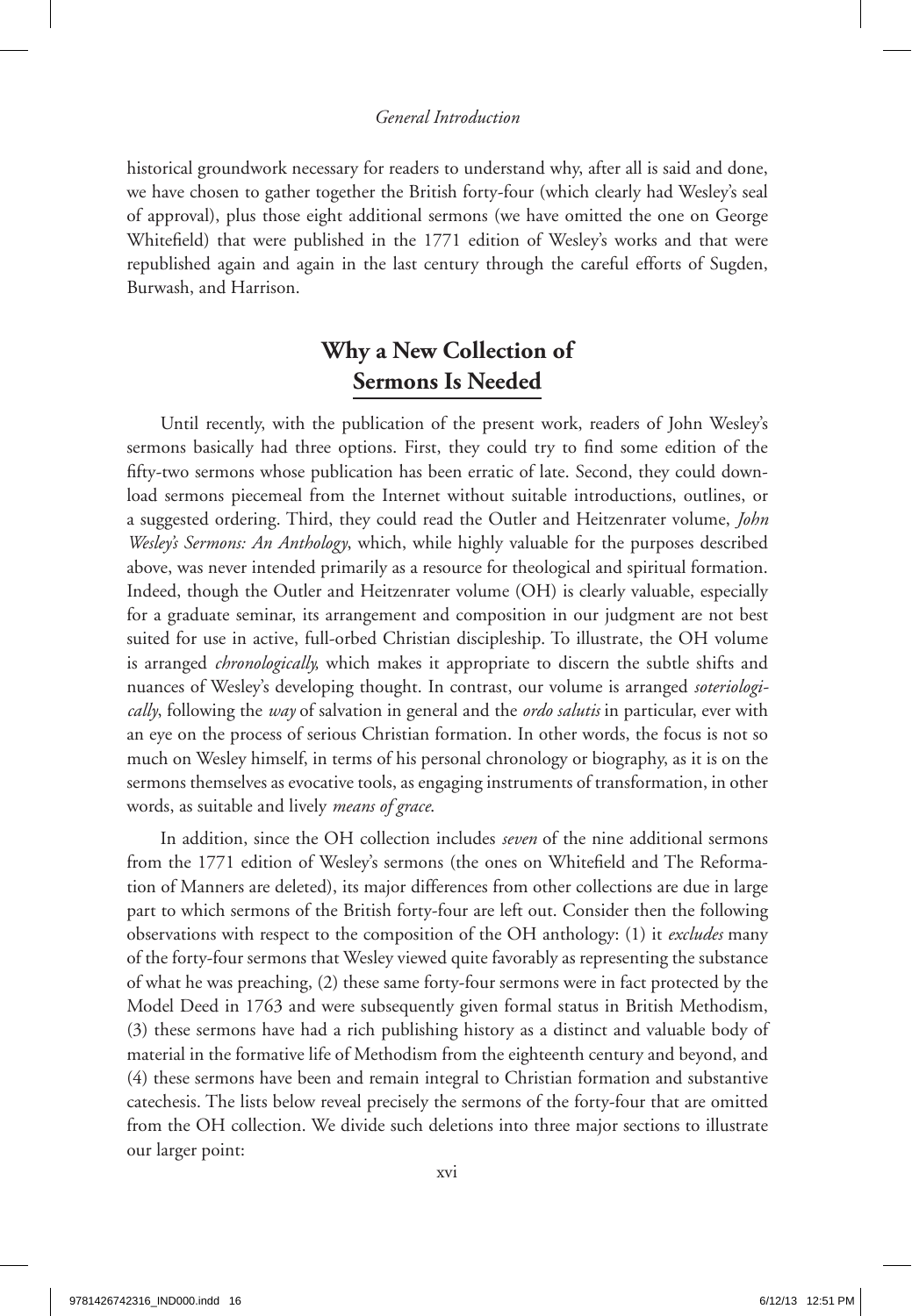# **Sermons That the Outler-Heitzenrater Anthology Leaves Out (from the British Forty-Four)**

*(1) Faith and Assurance*

- 6. The Righteousness of Faith—Rom. 10:5-8
- 8. The First-fruits of the Spirit—Rom. 8:1
- 11. The Witness of Our Own Spirit—2 Cor. 1:12
- 32. The Nature of Enthusiasm—Acts 26:24

*(2) Wesley's Theological Ethics*

- 16. Upon our Lord's Sermon on the Mount, Discourse the First—Matt. 5:1-4
- 17. Upon our Lord's Sermon on the Mount, Discourse the Second—Matt. 5:5-7
- 18. Upon our Lord's Sermon on the Mount, Discourse the Third—Matt. 5:8-12
- 22. Upon our Lord's Sermon on the Mount, Discourse the Seventh—Matt. 6:16-18
- 24. Upon our Lord's Sermon on the Mount, Discourse the Ninth—Matt. 6:24-34
- 25. Upon our Lord's Sermon on the Mount: Discourse the Tenth—Matt. 7:1-12
- 26. Upon our Lord's Sermon on the Mount, Discourse the Eleventh—Matt. 7:13-14
- 27. Upon our Lord's Sermon on the Mount, Discourse the Twelfth—Matt. 7:15-20
- 28. Upon our Lord's Sermon on the Mount, Discourse the Thirteenth—Matt. 7:21-27

*(3) Challenges to the Christian Life*

- 36. Wandering Thoughts—2 Cor. 10:5
- 37. Satan's Devices—2 Cor. 2:11
- 40. The Wilderness State—John 16:22
- 41. Heaviness through Manifold Temptations—1 Pet. 1:6
- 42. Self-denial—Luke 9:23
- 43. The Cure of Evil-speaking—Matt. 18:15-17

First of all, the issue of assurance was not only an emphasis of Wesley throughout much of his career; it also remains a vital part of contemporary Methodist witness to the broader catholic church. The reception of salvific graces, properly speaking, is marked by a *twofold* assurance that embraces the *direct* witness of the Holy Spirit that one is indeed forgiven and a child of God as well as the *indirect* witness, the assurance of our own spirit,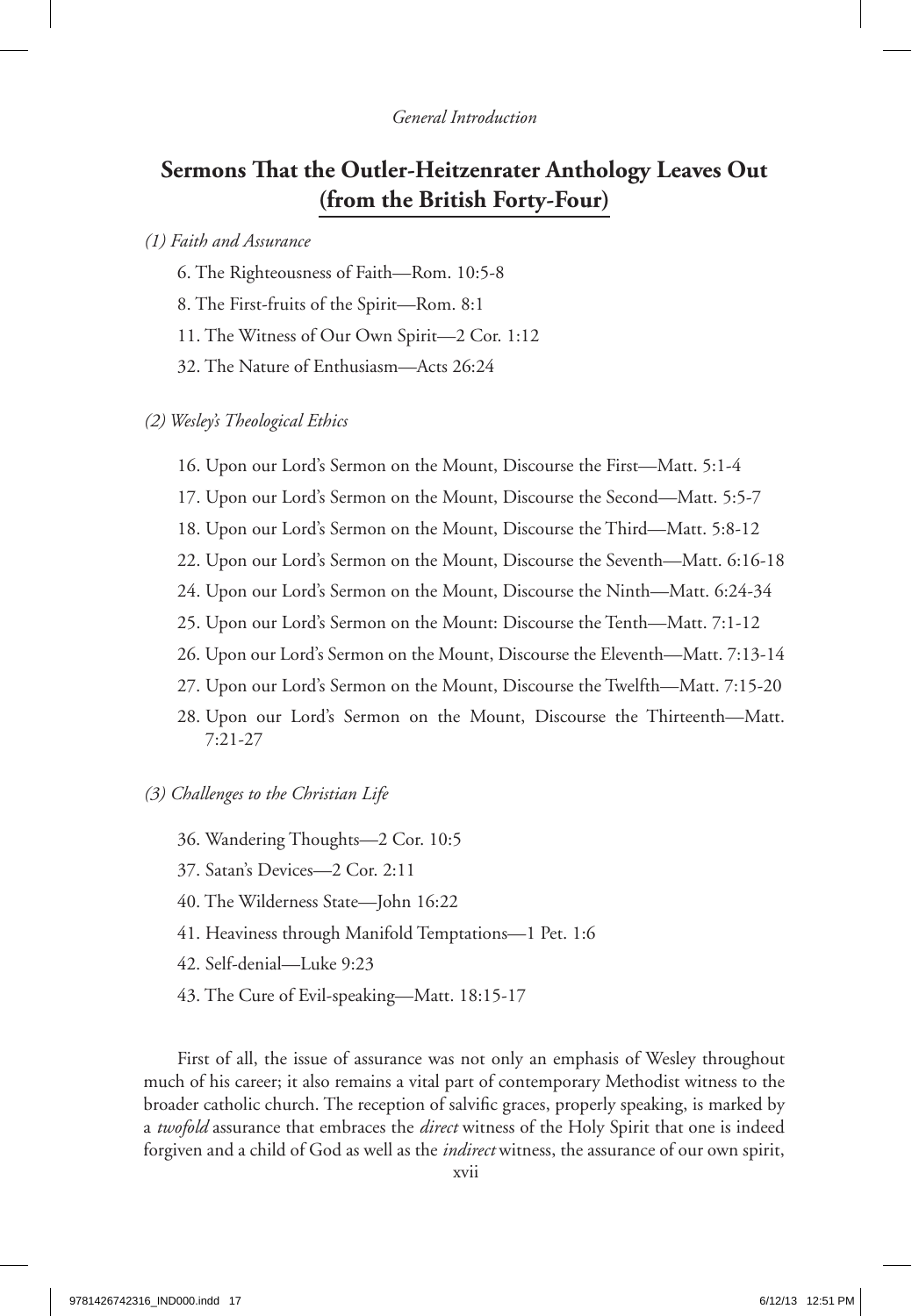as Wesley put it, to this same saving reality. The sermons "The First-fruits of the Spirit" and "The Witness of Our Own Spirit" fill out the indirect witness in a way that illustrates the balance and comprehensiveness of Methodist teaching, its conjunctive nature, if you will, on a topic so vital to mature Christian development.

Second, Wesley's series on the Sermon on the Mount, written from 1748 to 1750, is one of the best vehicles available to comprehend his basic Christian ethic; it displays, in other words, what form Christian graces should take on both personal and social levels. Moreover, the practical, ethical value of these sermons (How then shall we live?) can be appreciated once one realizes that these sermons treat, in an extensive way, the *moral law* that makes up such an integral part of Wesley's practical theology. Indeed, the *entirety* of the Sermon on the Mount, as Wesley clearly taught, and not simply the material reflected in SOM, Discourse the Fifth, is a suitable expression of the moral law, the holy law of love, whose Old Testament counterpart is seen in the Ten Commandments. It is difficult to find more practical ethical counsel in Wesley's writings apart from this material. Beyond this, the last sermons of this series (SOM, Discourses the Tenth through the Thirteenth) treat in a very realistic way some of the more perplexing obstacles to the Christian life.

Third, this last area of challenges to the Christian life (how such a graced life can *yet* go awry) is perhaps the greatest weakness, in our judgment, of the OH anthology from the standpoint of Christian formation. Indeed, not only has this assortment omitted much of the Sermon on the Mount series, but it has also eliminated those sermons that depict what may prove to be for some believers the darker, uncomfortable, and distressing aspects of a flesh-and-blood Christian journey, such sermons as "The Wilderness State" and "Heaviness through Manifold Temptations" in particular. Without these and many of the other sermons listed in the third section above, the OH anthology fails to offer a painstakingly realistic picture of what serious Christian formation actually looks like in its challenges, setbacks, and occasionally (though unnecessarily) defeats. Thus it is primarily with the work of formation and catechesis in mind that this present volume will include the *entirety* of the British forty-four sermons, but unlike this traditional collection, it will include those eight additional sermons of the 1771 edition of Wesley's works, many of which both Outler and Heitzenrater found so valuable.

## **Why the Traditional Collections of Burwash, Harrision, and Sugden Must Be Augmented**

Though the fifty-two (three) sermons go a long way in expressing the heart of Wesley's practical theology, they nevertheless must be supplemented with several of his other sermons in order to offer a better and more accurate picture of his overall practical theology. Furthermore, since our social location today is removed from eighteenth-century British Methodism in terms of time and place, it is necessary to take up and reflect somewhat differing interests and concerns through the inclusion of other sermons. Our hope in joining together older interests with new ones is to take part, once again, in a living tradition. That is, our goal in embracing eight additional sermons beyond the fifty-two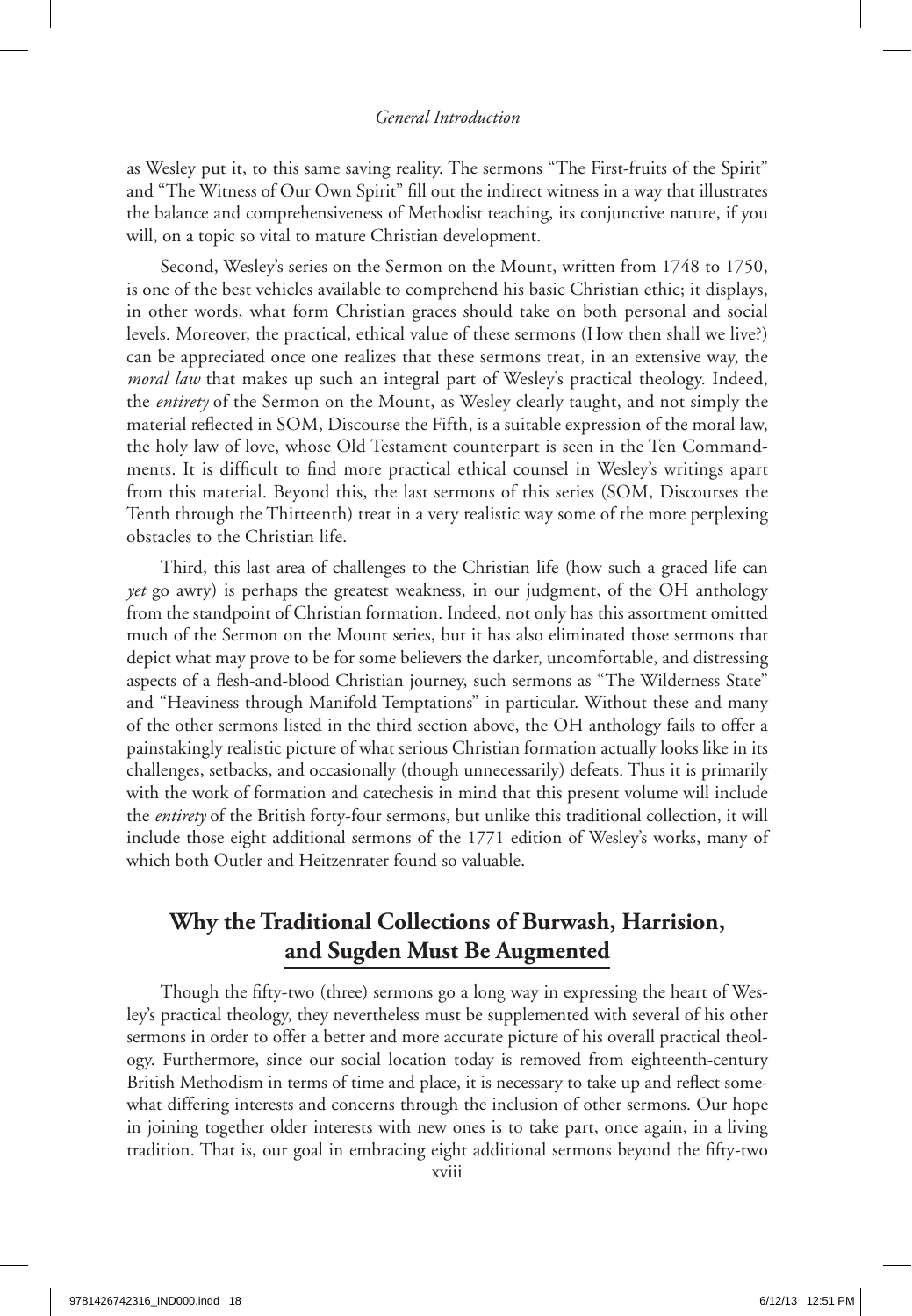is to pass on the legacy of the Methodist tradition in a practical and relevant way to the current generation. The "new" sermons are as follows:

*Eight Additional Sermons beyond the Fifty-Two*

- 1. The General Deliverance—Rom. 8:19-22 [60]
- 2. The New Creation—Rev. 21:5 [64]
- 3. On Working Out Our Own Salvation—Phil 2:12-13 [85]
- 4. The Danger of Riches —1 Tim. 6:9 [87]
- 5. On Visiting the Sick—Matt. 25:36 [98]
- 6. The Duty of Constant Communion—Luke 22:19 [101]
- 7. Free Grace—Rom. 8:32 [110]
- 8. The Image of God—Gen. 1:27 [141]

These sermons were carefully chosen in conversation with Methodists around the world. They represent the interests and judgments of lay leaders, pastors, and scholars about how the Wesleyan way of salvation should be filled out in additional sermons that will have cash value, so to speak, for the practical tasks of ministry and for generous Christian development. Though space prohibits a discussion of the reasoning behind each selection, three nevertheless warrant additional consideration.

First of all, the sermon "The Danger of Riches" is necessary beyond the sermons "The Use of Money" and "The Good Steward" because Wesley recognized that the love of wealth, in its various forms, can so easily interlace itself in the human heart deflecting the love of God and neighbor in significant ways. During the 1780s as he was thinking of the future of Methodism and his legacy, Wesley feared that the Methodists would lose the power of religion to rest content merely in its form due to the corrupting power of riches. In fact, during this period he wrote three sermons specifically on wealth: "The Danger of Riches" being the earliest one (1781) followed by "On Riches" (1788) and "The Danger of Increasing Riches" (1790). This emphasis must be reflected in any representative collection of Wesley's sermons.

Second, the sermon "On Visiting the Sick" is one of the best windows on how Wesley considered the relation between temporal ministry, which focuses on the maintenance needs of the poor, and spiritual ministry, which unabashedly considers the eminent value of the human soul. As such, this sermon offers contemporary settings, both near and far, a number of Wesley's practical value judgments in terms of the proper relation between what our age has called personal and social action. In addition, this sermon is well focused on the ends, the goals, and the high calling of all ministry that bears the name of Christ, and it therefore deserves inclusion.

Third, the sermon "The General Deliverance" demonstrates clearly that Wesley's understanding of redemption was remarkably broad and embraced the animal realm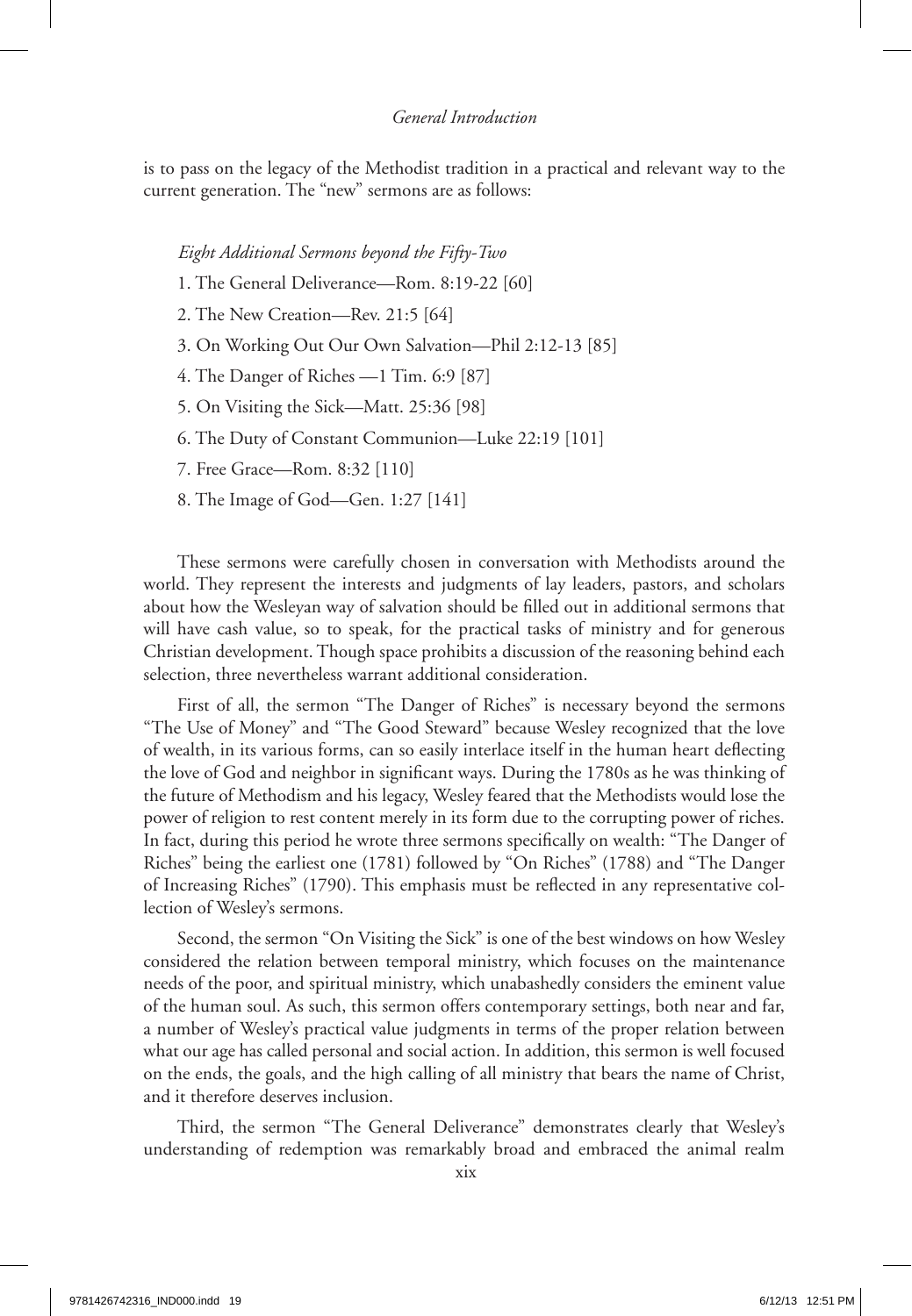as well. Such inclusion within the orbit of God's love and concern highlights the utter goodness, mercy, and providential care of the divine being for all sentient beings. This view accords quite well with current ecological interests and breaks out of the strictures of a mere anthropocentric understanding of redemption. Moreover, in underscoring the goodness and generosity of God, Wesley engages in the following remarkable speculation: What if the Almighty in the consummation of things invited the animal realm to become "Creatures capable of God? Capable of knowing, and loving, and enjoying the Author of their being" (O, 2:448)? How great then in Wesley's eyes is the extent of God's love and mercy!

With the inclusion of these eight additional sermons, helpful in filling out Wesley's practical theological judgment, the substance of our new collection can now be presented in the following chart:

| <b>Collections of John Wesley's Sermons</b> |                                              |                                             |       |  |  |
|---------------------------------------------|----------------------------------------------|---------------------------------------------|-------|--|--|
| British<br>Forty-Four)                      | North American and<br>Australian (Fifty-Two) | <b>Additional Sermons</b><br>New Collection | Total |  |  |
|                                             |                                              |                                             | 61    |  |  |

### **e Arrangement of the Sermons**

With an eye on serious Christian development, we have arranged the present collection in terms of the way of salvation in general and the *ordo salutis* in particular. In other words, the way of salvation, the *via salutis*, in its open and more general orientation, will embrace such elements as self-denial and good stewardship, for example, so necessary to Christian life and practice that are not specified in the Wesleyan *ordo salutis* (Outler's preferred terminology) as expressed, for example, in the summary sermon, "The Scripture Way of Salvation."3 However, if the proffered way of salvation so envisioned does not gather up the *specifics* of the *ordo salutis* such as the two foci of redemption, for instance, in the form of justification/regeneration and entire sanctification as well as their attendant doctrines (such as repentance and works suitable for repentance) and their proper relations, then it is not Wesley's way of salvation that is actually being described. In this instance, the *way* so conceived would be too loose, far too amorphous for ready use in catechetical work. 4 In light of such considerations we employ both terminologies in this book to bring together Wesley's general counsels as well as his particular soteriological advice, and we have arranged the sermons accordingly, from the goodness of creation ("The Image of God") to the consummation in glorifying grace ("The New Creation") and every step along the way. The order is reflected in the following theological categories that are listed on the contents pages with each sermon: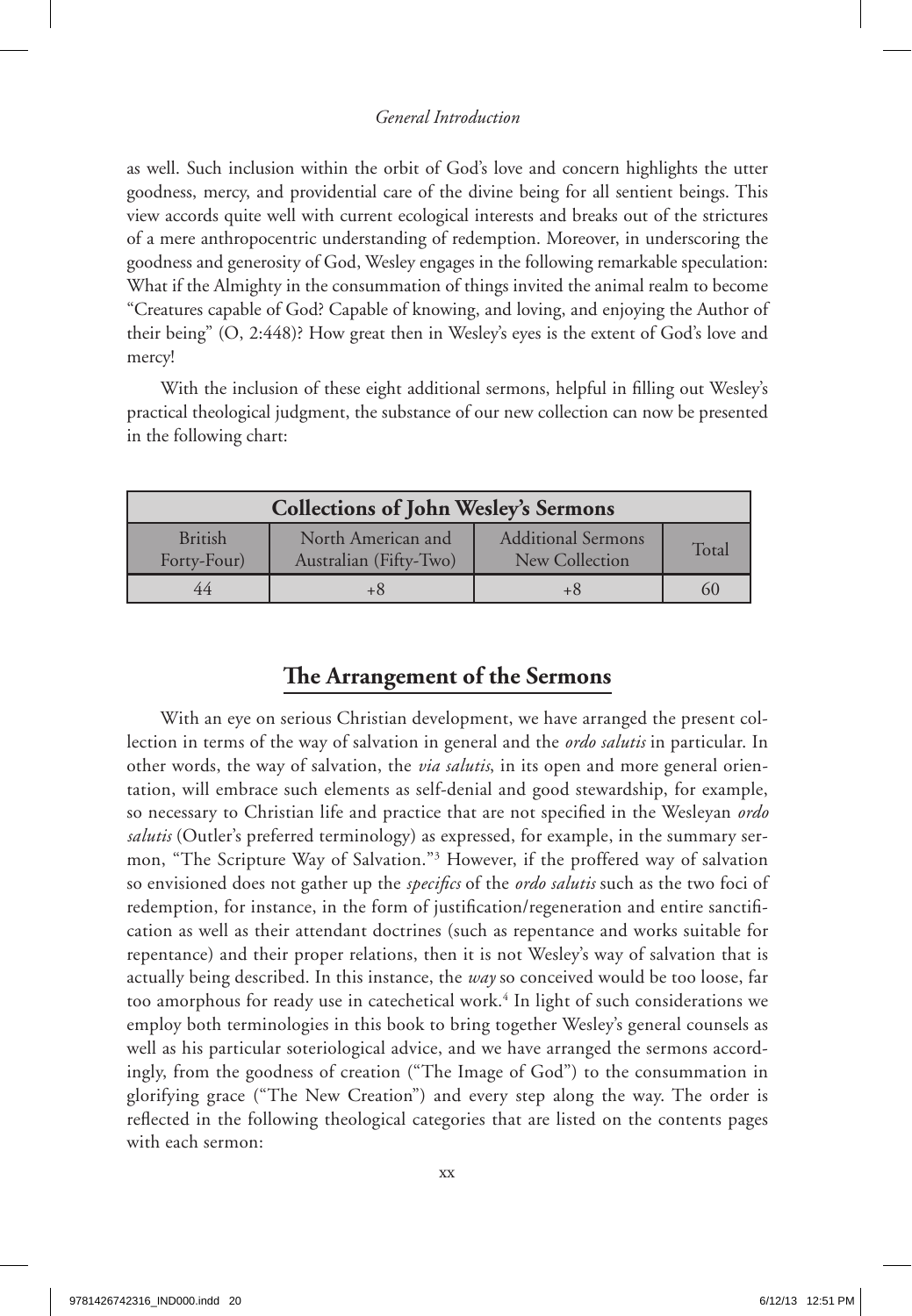- The Goodness of Creation
- The Fall
- Free Grace
- Awakening
- Prevenient Grace and Repentance
- Repentance and Converting Grace
- **Repentance**
- **Justification**
- Justification and Imputation
- **Regeneration**
- Assurance
- The Christian Life
- Challenges to the Christian Life
- The Sum of True Religion
- Illumination and Second Repentance
- Second Repentance
- Pressing on to Christian Perfection
- Christian Perfection
- The Extent of Redemption
- Judgment and Glorifying Grace
- Glorifying Grace

The process of ordering the sermons for this book was a lengthy one and involved the advice of Methodists from the United States, England, Germany, Kenya, South Korea, India, and Australia, among other places. We wanted to *listen* to a global, diverse community as to what arrangement of sermons would be most helpful to the tasks of ministry in general as well as for the hope and promise of formation in particular. We are especially grateful to the community of scholars and researchers who took part in the Wesleyan Studies Summer Seminar held in Wilmore in June 2012. Their advice and, on occasion, their correction have been invaluable. We especially would like to thank Dr. Phil Meadows of Cliff College, England, and Dr. Don Thorsen of Azusa Pacific University for their wonderful and at times memorable insights.

Of course, no order of sermons is perfect; each is subject to criticism. Yes, other arrangements are indeed possible; nevertheless, we believe that after a lengthy and informed process, we have arrived at one that will serve the global church well. Two particular sermons and their positioning, however, require further attention, a task that will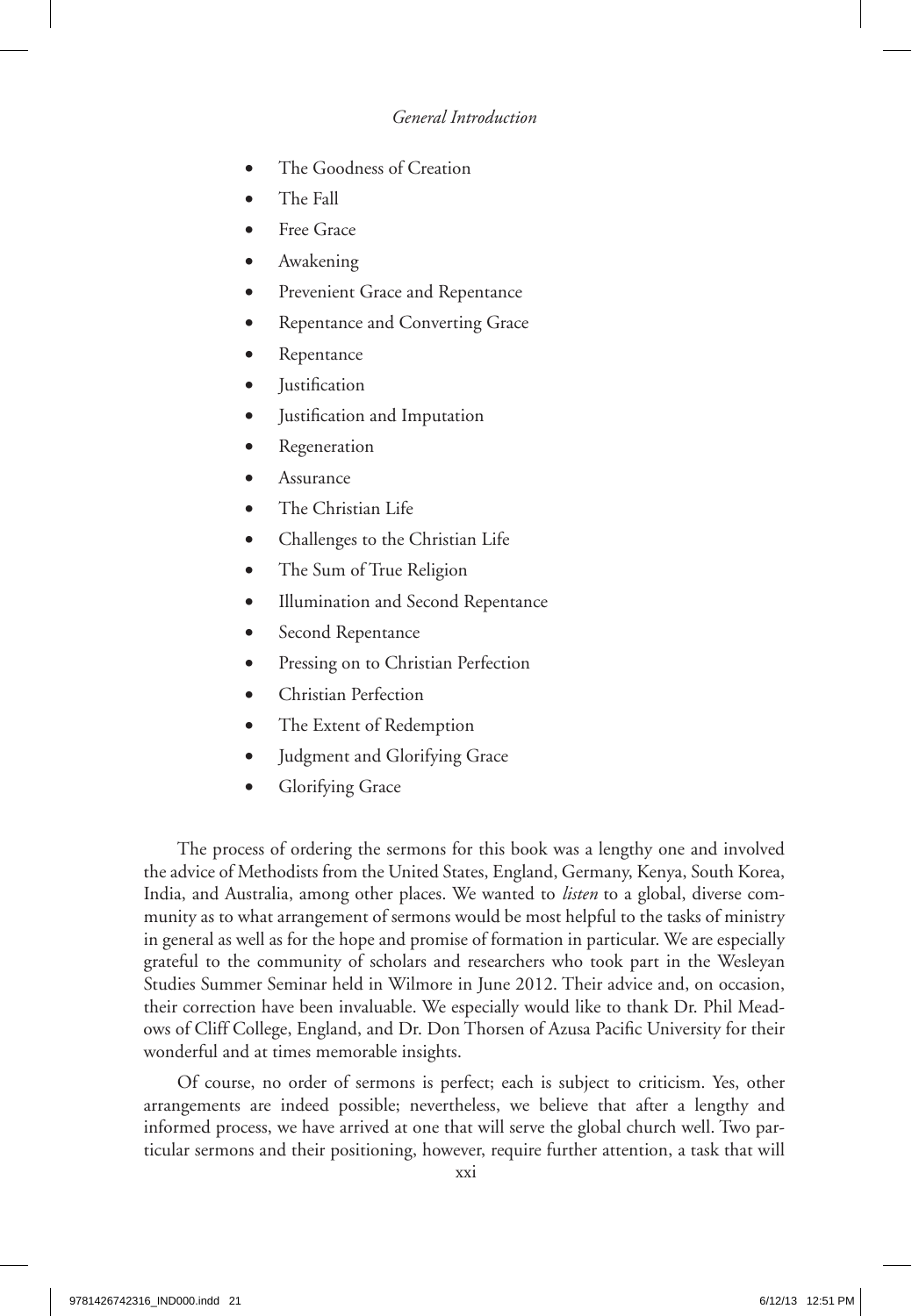acquaint readers with at least some of the reasoning behind this creative process. First of all, the sermon "Free Grace" is placed early on in the order, right after "Original Sin." We wanted to highlight that in Wesley's theology the universality of sin is matched by the universality of grace. That is, "Free Grace" underscores the *extent* of the *provision* that God has made for humanity in the atoning work of Jesus Christ. Moreover, "Free Grace" has been placed early, ahead of the sermon "On Working Out Our Own Salvation," for example, because it highlights that the grace of God, in some sense, must also be understood as a sheer gift, the work of God *alone*. "Thus is his grace free in all, that is, no way depending on any power or merit in man," Wesley writes, "but on God alone, who freely gave us his own Son, and 'with him freely giveth us all things'" (O, 3:545). In other words, Wesley's depiction of grace in this setting is sophisticated, informed by both Protestant (free grace) and catholic (co-operant, synergistic, responsible) understandings of grace in a carefully balanced conjunction. Our order therefore reflects such balance.

Second, the sermon "Catholic Spirit" is placed under the heading "Challenges to the Christian Life" not because such a spirit itself is problematic; rather it is the contrary uncatholic spirit that devolves upon the narrowness of opinion that may frustrate genuine communion among the people of God. This sermon is therefore placed right next to "A Caution against Bigotry" and with it shows some of the many ways that the universal love of God can be deflected by lesser interests that are often invested with far too much value, resulting in narrowness, parochialism, and even outright bigotry.

And finally, the first five sermons of the series "Upon our Lord's Sermon on the Mount" are positioned right after the challenges to the Christian life because they represent a very helpful summary of Christian experience. Beyond this, these same sermons display the very highest graces (think of the text "blessed are the pure in heart") as believers look to repenting of the carnal nature, through the ministrations of the Holy Spirit and the moral law, even to realize, by God's grace, nothing less than heart purity. These sermons, then, prepare the way for all that is to come.

### **Textual Considerations**

The text of Wesley's sermons provided here represents the very best of scholarship, and it is drawn from the critical edition of *The Works of John Wesley* that was originally published in Albert Outler's four volumes of sermons. Outler's notes have been removed for the sake of space, though all of Wesley's original notes have been retained. Many of Wesley's observations were scriptural in nature, and the references for these are placed in the text in parentheses. Wesley's Greek and Hebrew citations have been carefully reproduced, and foreign phrases (Latin, for example) have been italicized.

The brief introductions to the sermons (though nowhere else) employ the following convention in formatting in terms of the title so that readers can quickly determine from what collection each sermon has been drawn: